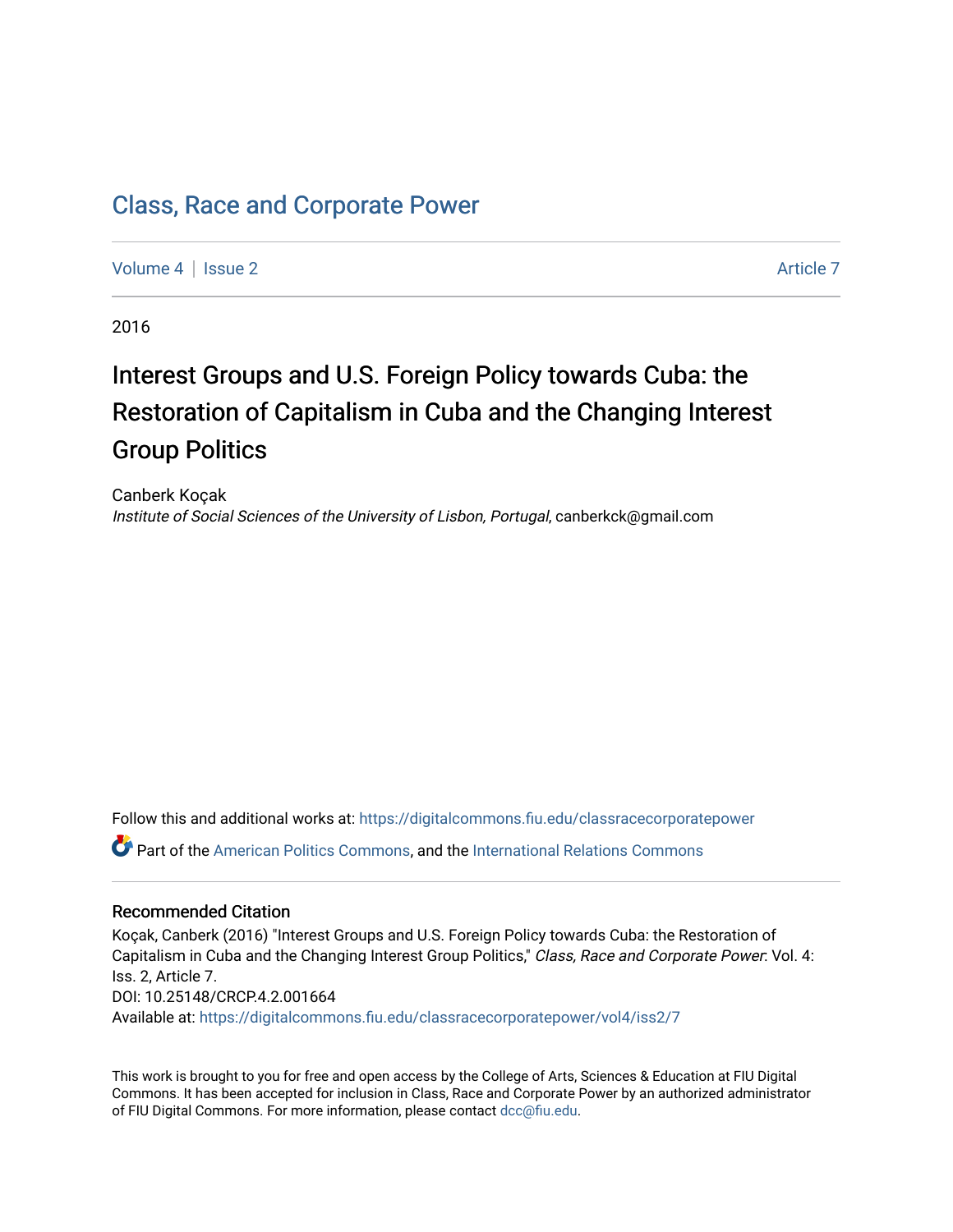# Interest Groups and U.S. Foreign Policy towards Cuba: the Restoration of Capitalism in Cuba and the Changing Interest Group Politics

# Abstract

The Cuban-American lobby successfully influenced Congress and various presidential administrations from the early 1980s until nearly the end of the century on U.S. foreign policy towards Cuba. Although two major events, the passage of the Trade Sanction Reform and Export Enhancement Act of 2000, and the Elián González affair of the same year, dramatically reduced the power of this conservative ethnic interest group, its influence continued during the George W. Bush presidency. Despite the lobby's active role, since 2008 the opposition of several political actors towards the sanctions regime, such as the agribusiness lobby, the administration of Barack Obama, and a significant number of Congressmen from both major parties, created an environment of major competition between two camps with distinct policy agendas. With the focus on the parallelism between the economic reforms on the island, and the changing American interest group politics, this paper seeks to study the determinants of the embargoes continuity in the 21st century, and the conditions that shape the new policy announced by the Obama administration in late 2014.

# Keywords

interest groups, foreign policy, Cuba, United States, economic reforms

## Creative Commons License



This work is licensed under a [Creative Commons Attribution 4.0 License](http://creativecommons.org/licenses/by/4.0/).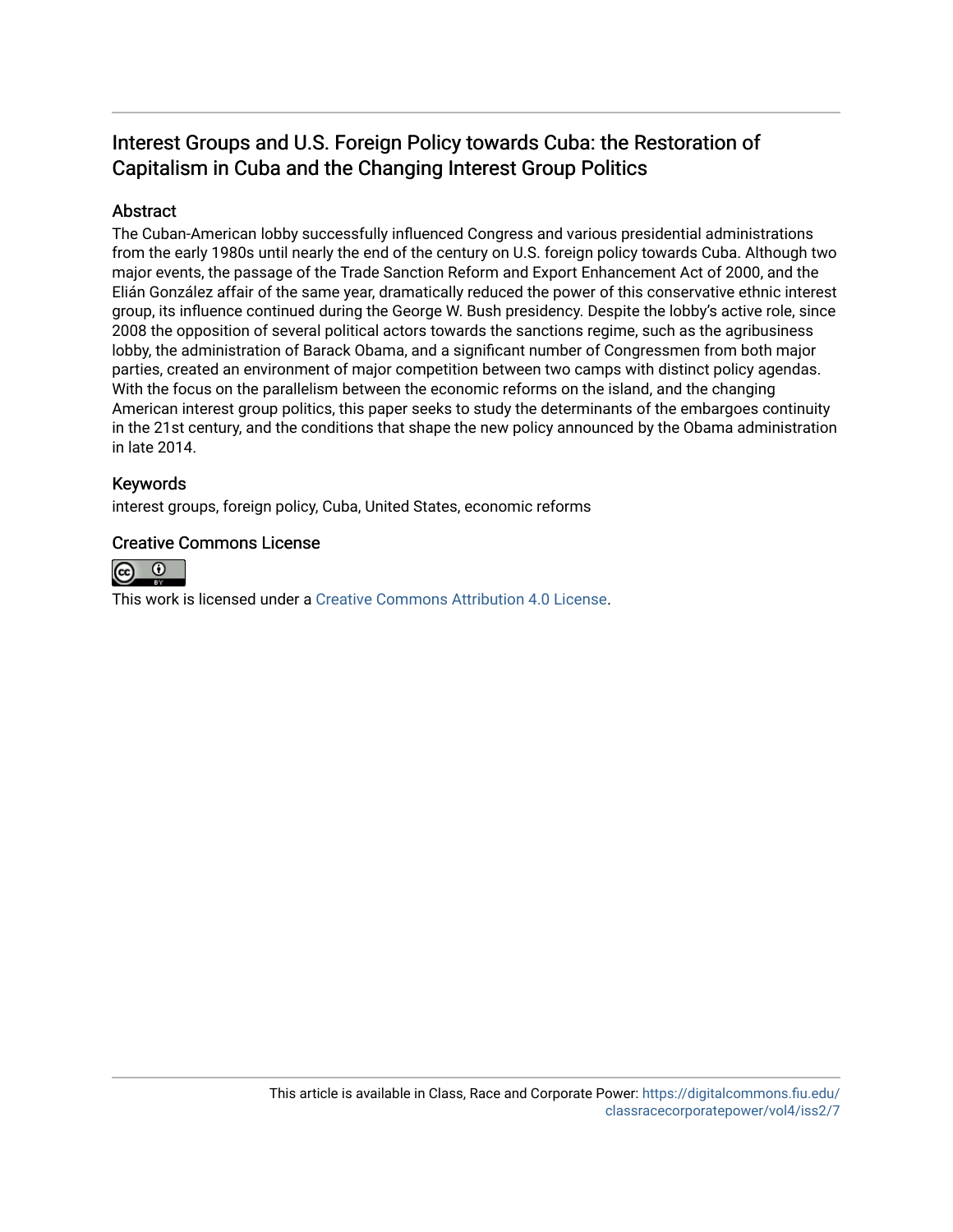#### **Introduction**

Although the USSR no longer exists and Cuban socialism no longer poses a threat to the world from a Western perspective, the embargo has continued through the various U.S. administrations—Democratic and Republican—until today. The U.S. has normalized its relations with several countries, such as China and Vietnam, but Cuba has ended up being forgotten in the attention of the United States. The 'thaw' in Cuba-U.S. relations began only in December 2014, reaching its peak in July and August 2015 with the opening of embassies in Havana and Washington, D.C. Nevertheless, the future of relations between the two countries remains uncertain.

Washington has shown no serious sign of a desire to change the situation until December 2014 despite the instrumentalization of the U.S. sanctions by the Cuban government to justify the weak points of its economy and despite the opposition of different sectors among American society like several members of the U.S. Congress—not only a large share of the Democrats, but also a small part of the Republican party—as well as important sectors of the business community, academics, moderate Cuban-Americans, and humanitarian and religious groups.

The main reason for this unproductive policy was the role played by the powerful anti-Castro Cuban-American lobby, which is constituted of Cuban exiles and immigrants settled mainly in Miami since the early years of the Revolution, and which opposed any attempt to normalize relations. Its strength became apparent in the formulation of the U.S. foreign policy towards Cuba in the 1980s, with the efforts of their exemplary organization, the Cuban American National Foundation (CANF). Nevertheless, the loss of power of this organization in the late 20th century, the agribusiness lobby's entry into the scene with its allies in Congress, and the arrival of a President sympathetic to the cause of the normalization of the relations between the two countries in 2009 resulted in a change in the direction of U.S. policy towards the island. With the focus on the parallelism between the economic reforms on the island and the changing American interest group politics, this paper seeks to study the determinants of continuity of the embargo in the 21st century and the conditions that shape the new policy announced by the Barack Obama administration in late 2014.

#### **The Evolution of the Cuban-American Lobby**

Unlike most other countries, the U.S. legislature plays an essential role in the foreign policy decision-making process. This—combined with the strength of civil society in the United States—results in the active participation of various interest groups in legislative discussions. Owing to the high socioeconomic status of its components and their organizational skills, the Cuban-American community weighs in on the political processes related to their country of origin, despite the community members' limited demographic strengths when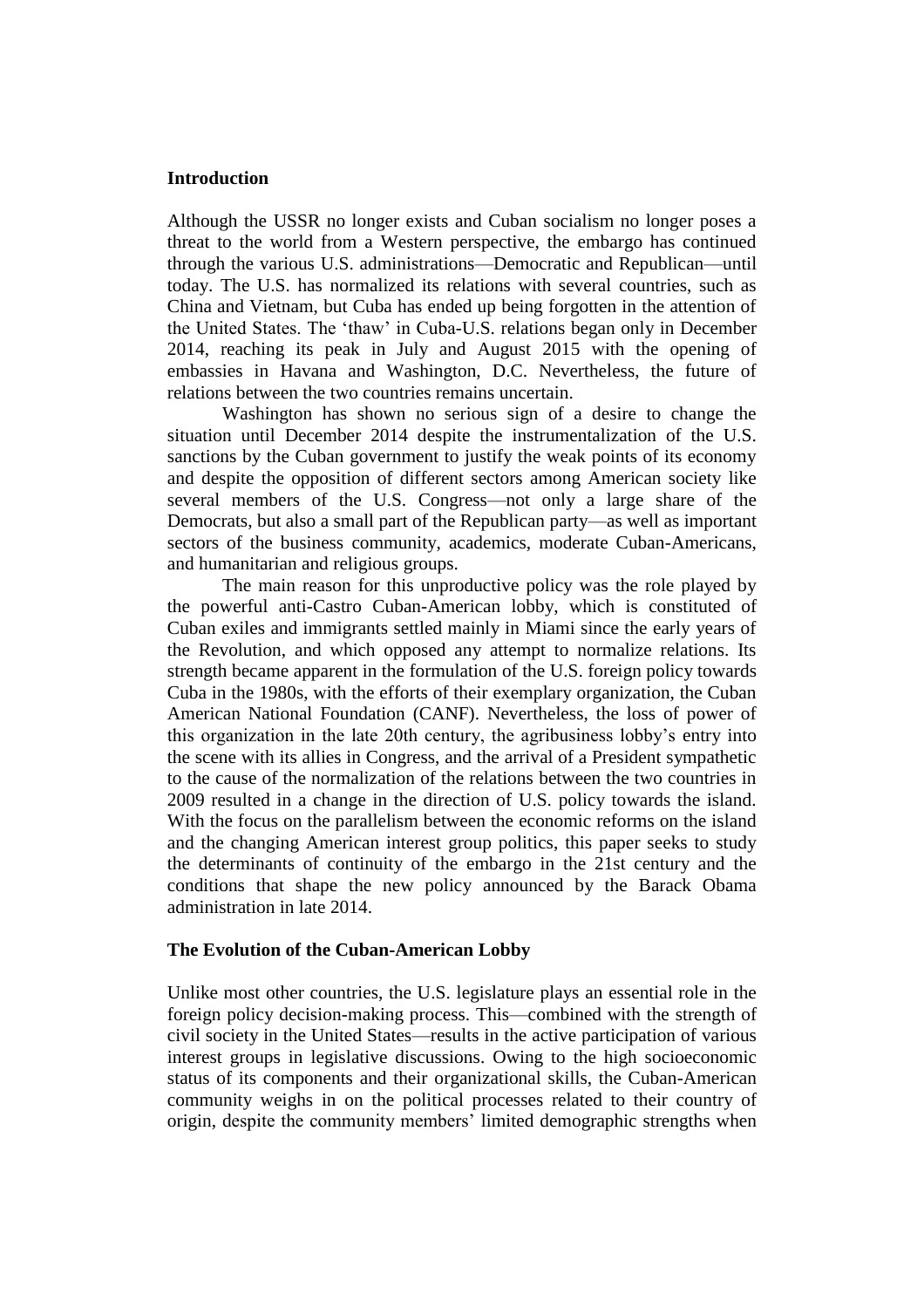compared to the Mexican and Puerto Rican immigrants settled in the United States.

The entry of the Cuban 'exiles' onto the American political scene took place in the early 1960s, with the first wave of migration that followed the Cuban revolution. These early immigrants were those who were more committed to the dictatorship of Fulgencio Batista, such as the officials and members of bourgeois families. A second wave, called the Camarioca exodus in 1965, included the rest of the bourgeoisie and the middle class frightened by the revolutionary radicalism of the new Cuban government (Alfonso, 2012: 73).

Over these first two flows, Washington D.C. knew how to use the migration issue as an instrument of pressure and destabilization vis-à-vis the young revolution. Although migration persisted in the 1970s, the prosperity of the Cuban economy prevented an exodus during that decade. However, the Mariel boatlift changed the direction of that trend in 1980. In this flow, 125,000 Cubans from different professional backgrounds left the island, seeking to reach the Florida coast mainly due to economic reasons. As a consequence, the 1980 exodus resulted in the integration of a new generation that spent much of its life under the revolutionary discourse of the Cuban-American community and meant the beginning of the community's transformation in its relations with the island (Bobes, 2012). The last migratory crisis occurred in 1994, with the departure of thousands of Cubans from the island. The number of migrants, however, started to increase again after the Raul Castro government lifted travel restrictions in  $2013<sup>1</sup>$  All these new migrants contributed to the transformation of the community, which would later help moderates and agribusiness groups to affect the legislative and executive branches in order to soften the sanctions without fearing an electoral defeat in Florida.

The institutionalization of the contact between the community and the administration, however, became possible only with the creation of the CANF in 1981 by Jorge Mas Canosa during the administration of Ronald Reagan. Meanwhile, the election of a President to the White House who was determined to destroy the Socialist bloc—of which Cuba was part—was the beginning of a new era for the Cuban 'exiles.' After becoming an active and effective lobby in the 1980s, more and more members of the community were elected first at the local and then at the national levels. The creation of the CANF by the businessman Jorge Mas Canosa in 1981 was a major step in this process. Inspired by that famous organization, the American Israel Public Affairs Committee (AIPAC), the CANF has quickly become an influential interest group, thanks to its wealthy members. Unlike the traditional lobbies of other ethnic groups, the Cuban-American lobby was not seeking to defend the

<sup>&</sup>lt;sup>1</sup> See Pew Research Center website for the number of Cubans entering the U.S. from 2005 to 2015: [http://www.pewresearch.org/fact-tank/2015/12/10/cuban-immigration-to-u-s-surges-as](http://www.pewresearch.org/fact-tank/2015/12/10/cuban-immigration-to-u-s-surges-as-relations-warm/)[relations-warm/](http://www.pewresearch.org/fact-tank/2015/12/10/cuban-immigration-to-u-s-surges-as-relations-warm/)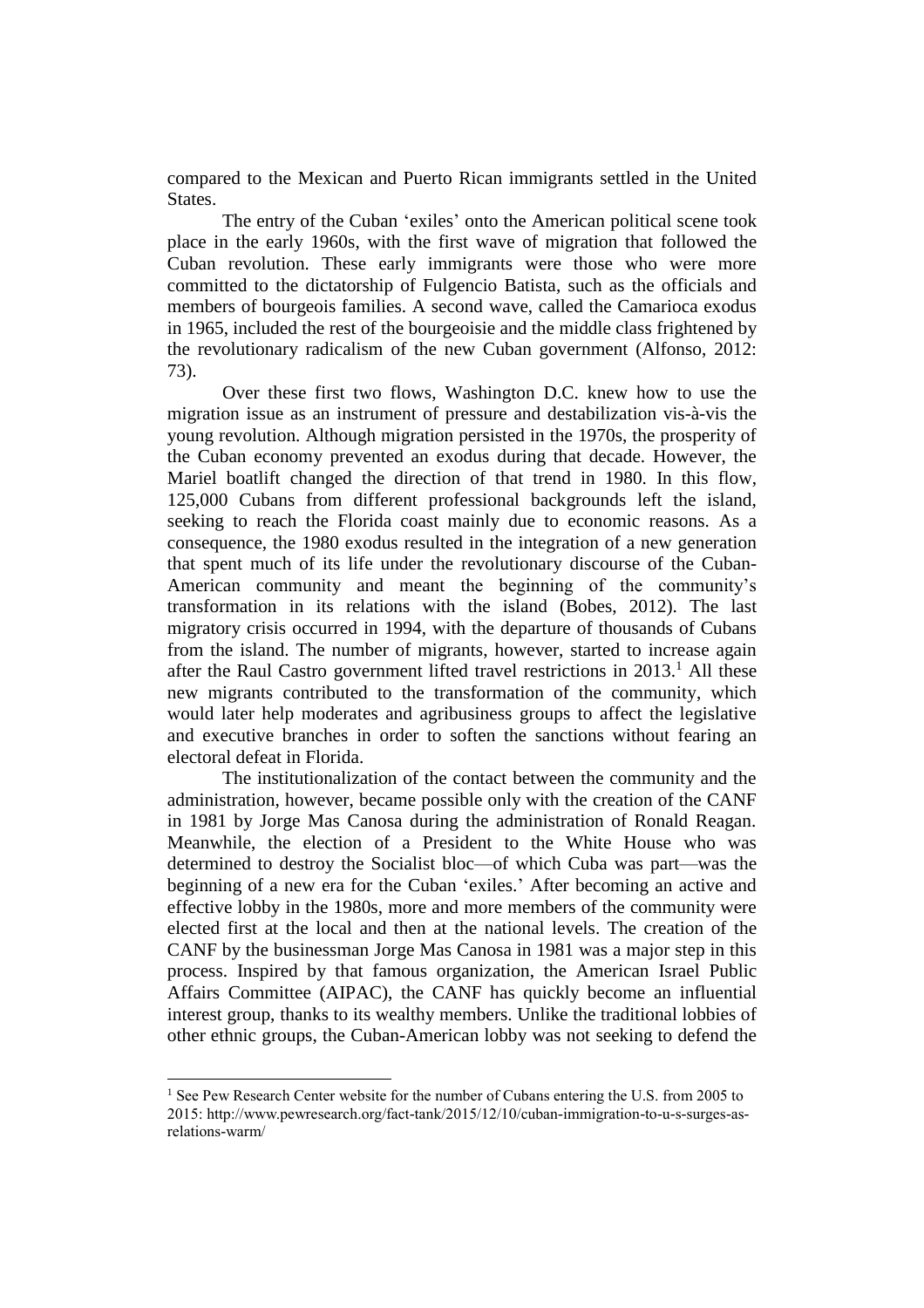interests of the government of their country of origin, but was aiming to overthrow it. With the efforts of this organization, two principal anticommunist propaganda tools—Radio Marti and TV Marti—were founded, respectively in 1983 and in 1990, by the Washington, D.C. administration. The election of several members of the community to the U.S. Congress followed this activism, including the election of Republican Ileana Ros-Lehtinen, in 1989, to the House of Representatives as the first Cuban-American legislator at the national level.

Through a Political Action Committee—Free Cuba PAC—CANF's leaders distributed hundreds of thousands of dollars among the campaigns of several candidates from both parties in the last decade of the century. <sup>2</sup> Despite their limited population compared to the total population of the United States, this conservative community became the second strongest ethnic group following the Israeli lobby—when the funds spent were considered.

The CANF lobbied successfully to pass two laws that strengthened the embargo against the island, the first by the Torricelli Act in 1992, and then by the Helms-Burton Act in 1996. The law of 1992 can be named the most important success of the CANF, whereas the role of the organization was much less during the entry of the 1996 Act into force. Until February 1996, President Clinton had opposed the Helms-Burton Act, arguing that the law contradicted international law, and that it would harm the relations of the country with its main allies because of the proposal's extraterritorial clauses. Only in February 1996, when Cuban fighter planes shot down two small civilian aircraft of the Cuban-American organization *Hermanos al Resgate*, which were scattering anti-government propaganda flyers on the island, the Cuban-American community was mobilized and the island attracted the attention of public opinion, forcing President Clinton to change his position and tighten the sanctions against Havana (LeoGrande, 1998:80-1).

Over the decades, Cuban-Americans who have obtained U.S. citizenship constituted a bloc of voters in Florida and New Jersey in favour of the Republican Party. For instance, in 1992, only 18% of Cuban-American voters voted for Bill Clinton in Florida, in spite of the hardliner position of this candidate against the Castro government. Unlike their loyalty to Republicans that lasted until Obama's election in 2009, Cuban-Americans have contributed more money to the campaigns of the Democratic candidates than to those of the Republicans because of the connection between the Democratic Party and the two big families of Cuban origin, Road and Ceja (Vagnoux, 2007: 193). In this way, the lobby was able to influence many Democratic representatives and Senators in the direction of its own agenda—against the leadership of Fidel Castro.

One of the most notable cases was the Democratic representative from New Jersey, Robert Torricelli. He was a liberal on many political issues,

<sup>2</sup> See Center for Responsive Politics website for the details of Free Cuba PAC's spendings: <https://www.opensecrets.org/pacs/lookup2.php?cycle=2000&strID=C00142117>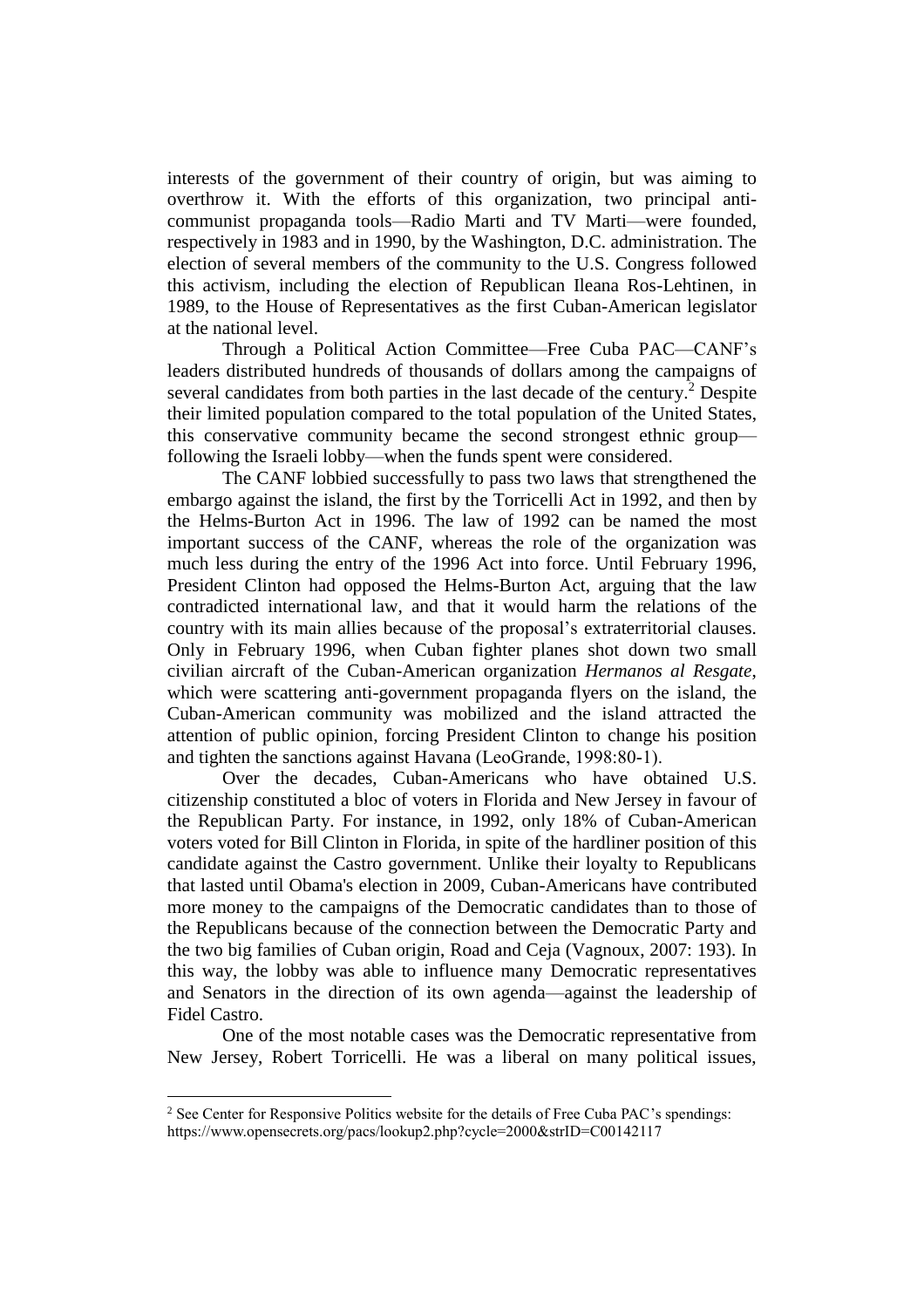including the issue of the embargo at the beginning of his political career. However, being aware of the growing number of Cuban voters in New Jersey, he approached the CANF and its leader, Mas Canosa, who later began to finance his election campaigns (LeoGrande 1998: 74). Torricelli thus became the sponsor of the Cuban Democracy Act of 1992, which would strengthen the embargo against the island whose economic situation had already become perilous because of the dissolution of the USSR and the Socialist bloc.

Vagnoux (2007: 195) points out that in the late 1990s, it was no longer possible to speak of an alliance between Washington and CANF, but 'a relationship of interest, sometimes a little forced.' The power of the lobby in Miami started to be reduced during this period in favour of the interests of agricultural and commercial groups, with the efforts of the American Farm Bureau Federation and U.S. Chamber of Commerce-related organizations, which supported the lifting of the sanctions against the island in order to develop trade between the two nations.

In this direction, Cuba benefited from some trade concessions, such as the suspension of the application of extraterritorial provisions (Title III) of the Helms-Burton  $Act^3$  for six months and the renewal since then of this suspension by all presidents in office. Clinton also used his prerogatives to delimit the efforts of members of Congress whose position was close to the Cuban-American lobby. The passage of The Trade Sanction Reform and Export Enhancement Act  $(TSRA)^4$  of 2000 in his last year in office can be considered the first major victory of the anti-embargo groups.

Despite the strengthening of the lobby during the two terms of George W. Bush, it should be underlined that the power of the conservative lobby had already been considerably reduced by two major events before the arrival of Bush in the White House. The first was the death of the founder of the CANF, Jorge Mas Canosa, in 1997, which generated divisions within the community. Then the case of Elián González exposed the differences of opinion and interests between the Cuban-American community and the rest of American society. Elián's return to his country at the end of the June 2000 was a major defeat for CANF, which had fought to keep the boy in the U.S., against the opinion of the majority of the American public, which refused to separate the child from his father (Egozcue 2008: 62). These two events not only damaged the reputation of the CANF and the community, but also caused a sharp divide within Cuban-Americans, opening up a political space to the more moderate and liberal wings of the community. It was in this context that the TSRA of 2000 was passed, which authorized the exportations of some agricultural and medical products from the U.S. to Cuba, despite the (unsuccessful) opposition of the already weakened CANF. This new panorama that appeared at the turn of the century, and the conflict between the Cuban-American lobby and

<sup>&</sup>lt;sup>3</sup> See the full text of the Helms-Burton Act:

<https://www.govtrack.us/congress/bills/104/hr927/text>

<sup>4</sup> See the full text of the TSRA:

<http://uscode.house.gov/view.xhtml?path=/prelim@title22/chapter79&edition=prelim>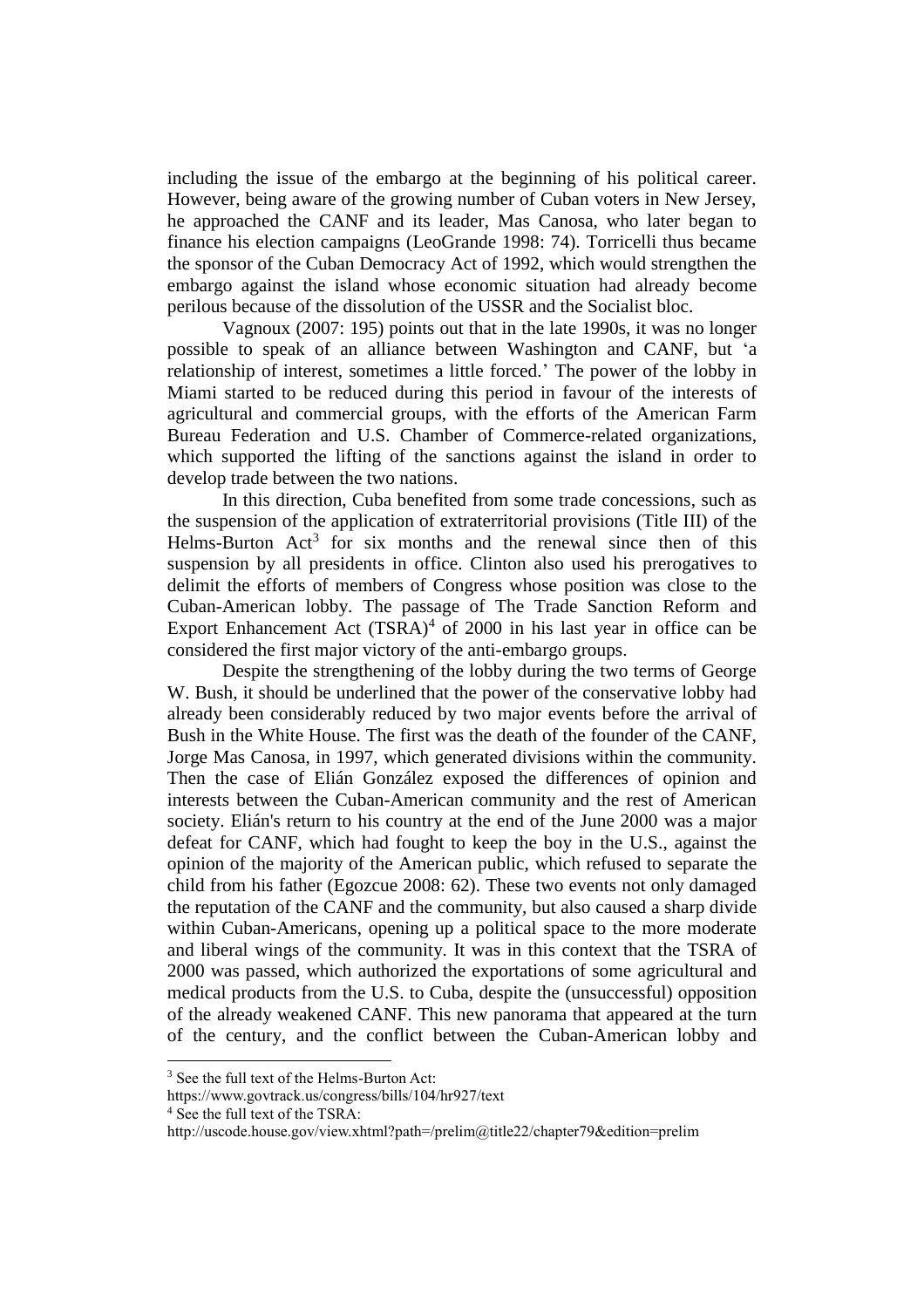recently developed interest groups will be analysed in the next section in light of the existing literature on interest group politics.

#### **Interest Groups in American Politics**

Interest groups are categorized as those that are based on affiliation and those that are institutional. Both have advantages and disadvantages. The organizations which have a social base include ethnic interest groups that instrumentalize the votes of its members or followers to influence the political processes, while business lobbies that are considered institutional groups have significant financial strength, without necessarily having a large number of members. An organization can have the characteristics of both categories. Even social-based groups can use some individuals who have economic and political strengths to overcome financial challenges and the collective action problem of the organization (Paul and Paul 2009:11-2).

The main political activities of these interest groups can be summarized as influencing and mobilizing citizens, financing election campaigns, lobbying the legislative and executive branches through letters, visits and phone calls, going to court, and finally trying to convince international actors to exert pressure on states (Potters and Sloof 1995: 407). Helen Milner (1997: 23) emphasizes that in addition to exerting pressure on decision-makers, interest groups play another role, which is to provide them essential information in their respective areas of expertise.

Our case study is primarily interested in two different kind of lobbies: the conservative Cuban-American lobby, which defends the status quo on the embargo, and the agribusiness lobby, represented mainly by the Chamber of Commerce and Farm Bureau-related groups, which try to affect the decisionmaking processes in order to ease sanctions against Cuba.

Apart from these groups, which represent the agribusiness and ethnic lobbies, other organized interests also try to influence the foreign policy decision-making process. Among many, we can mention foreign governments, companies, political parties and other foreign individuals, although these actors are not allowed to make contributions to electoral campaigns. Also, scholars, think-tanks, ideological groups, religious, environmental, labour and human rights organizations try to shape the 'policy debates and legislators through technical reports, expert testimony and academic publications' (Paul and Paul, 2009: 171-2).

The literature identifies several features of interest groups and the determinants of their influence capacities (Dür and Bièvre, 2007: 3, Paul and Paul, 2009: 165; Rytz, 2013: 8, Holyoke, 2009: 371; Potters and Sloof 1995: 433; Rubenzer and Redd, 2010: 770-2). Firstly, the influence of an interest group depends on the institutional structure of the government or state. In this sense, the American political system provides a large activity zone to these groups. Through campaign contributions and lobbying, they are able to change the behaviour of a legislator, especially if the proposed law is a technical one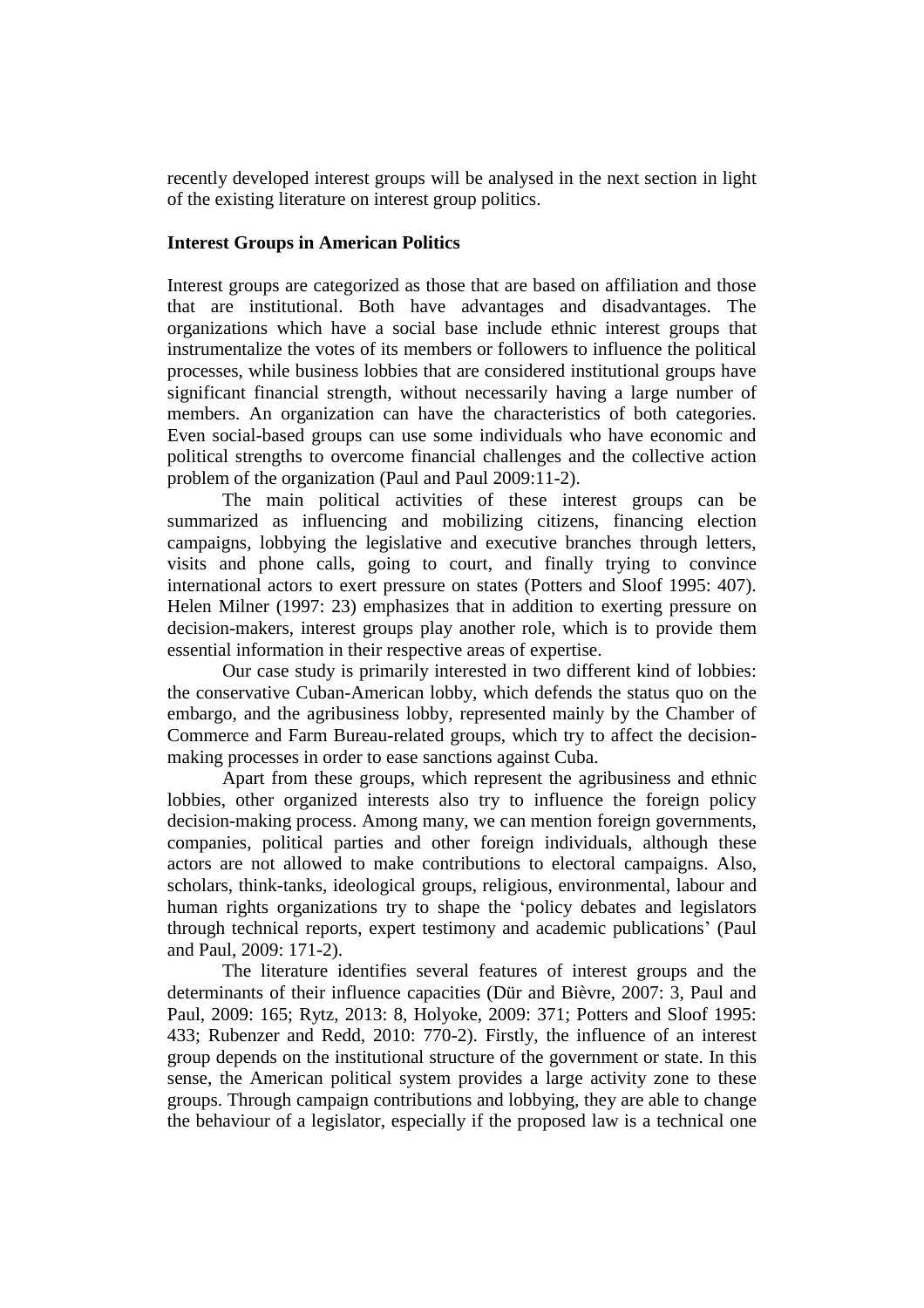with reduced public visibility. That is why the existence of a Political Action Committee is essential for an organization that aims to influence the U.S. legislative process. Through PACs, the organizations basically raise money in order to spend them in favour or against a candidate or legislation. Then the strategy of ideological groups like the conservative Cuban-American lobby is oriented to support legislators, who already have a position close to the groups, while business groups like the Chamber of Commerce and agricultural lobby tend to change the position of legislators. Furthermore, the larger the organization of a group, the greater is its political influence. The high electoral mobilization of an ethnic minority and its concentration in a few electoral districts help overcome its numerical disadvantages and cultural dissimilarities. The presence of an 'enemy' and a historical trauma may also contribute to the mobilization of such ethnic communities. On the other hand, an electorate that is well informed on an issue reduces the influence of interest groups. Another important point is that the parallelism between the political goals of the group and the current government policy also contributes to a group's success. In this sense, the group must adapt its discursive strategy to changes in the official foreign policy discourse. Finally, the presence of a second strong group that aims to influence the political process in the opposite direction reduces the influence of the first group, while a third ally group may serve to increase the influence of the first one.

Despite the focus of the majority of scholars on the decision-making process to analyse the level of the lobbies' influence, Mearsheimer and Walt (2009: 205) do not ignore their attempts to determine the dominant public discourse on the relevant issue—in their case, it is the Israeli lobby—through influencing the media, academia and think-tanks. Taking the example of the Israeli lobby and its exemplary organization: the American Israel Public Affairs Committee, the Cuban-American community intended to determine the public discourse on the Cuban issue in the United States. For instance, in the last decade of the 20th century, the Cuban American National Foundation organized a boycott of *The Miami Herald* that opposed the objectives of the Foundation. The CANF also created a fund to encourage Cuban studies at a public university—Florida International University. However, after a long battle, FIU refused to open the programme; it would later be opened within a private university—the University of Miami (Haney and Vanderbush 2005: 45-6).

Even if it could never attain the level of influence of AIPAC, CANF was able to determine the discourse in the United States towards Cuba for nearly two decades. However, their influence began to wane in the late 1990s. It was the end of the Cold War, which opened up more space for other interest groups and that facilitated the efforts against the traditional U.S. policy towards the island. Moreover, the U.S.-born Cuban-American generation and the new immigrants divided the community ideologically. In the media, academia, and think-tanks, they began to make their voices heard increasingly in favour of a change in the relations between the two countries. New NGOs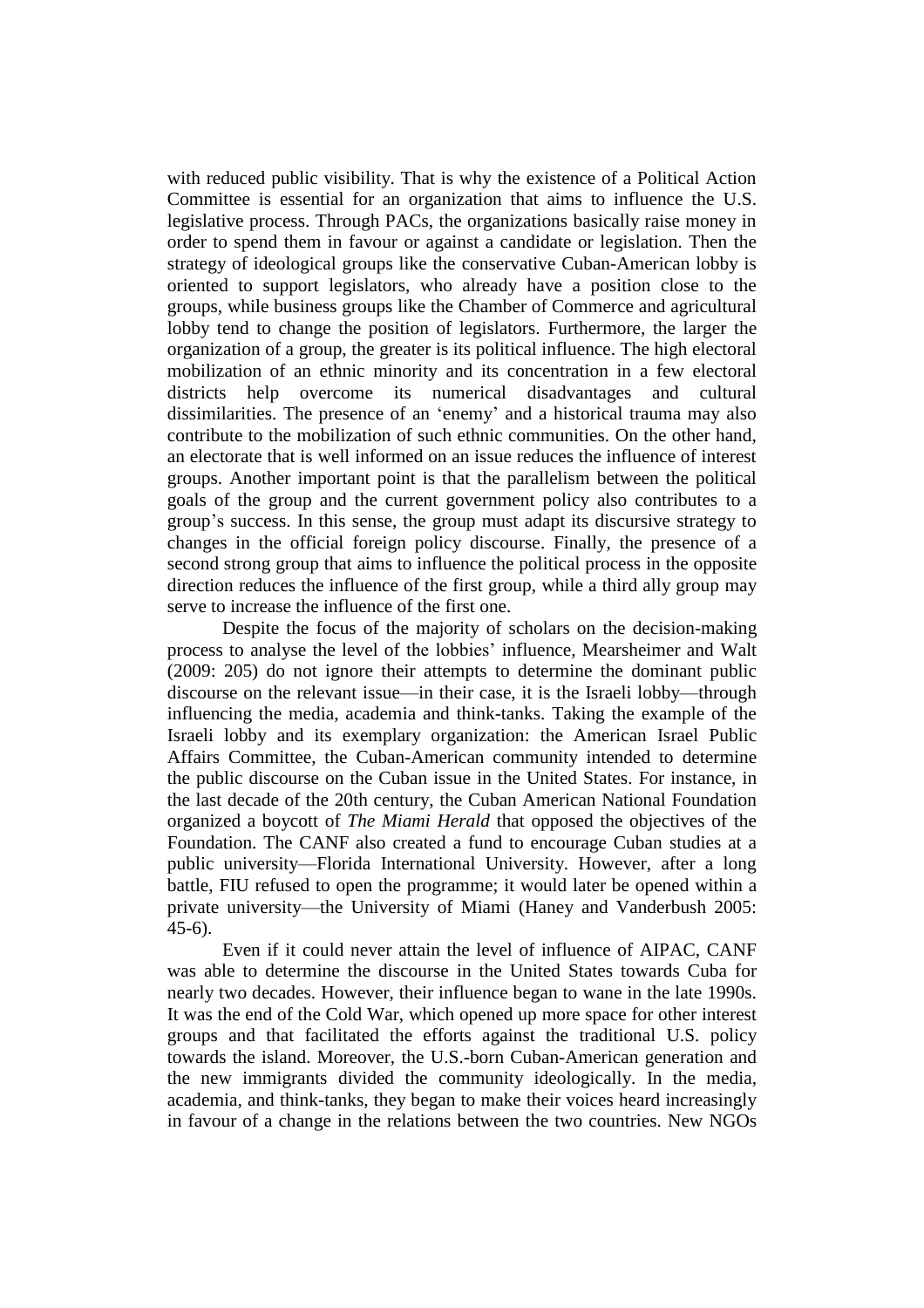from different tendencies, such as the Cuba Study Group, appeared and participated in the anti-embargo wave. Humanitarian and religious organizations also joined the agribusiness lobby, which was represented mainly by the Chamber of Commerce and Farm Bureau-related groups, in order to ease the embargo—if not to end it.

The executive branch, the business groups and the media exert more influence than any ethnic group, according to a study conducted by Paul and Paul (2009: 203), in which the authors measure the perceived influence of the actors in the area of U.S. foreign policy. In the same study, the authors identify four patterns of organization for ethnic groups (2009: 53–68). The first is the AIPAC model that was followed by the CANF for about two decades. This model 'consists of developing of separate funding, research and lobbying organizations.' Although AIPAC does not contribute directly to the election campaigns of the candidates by organizing a Political Action Committee (PAC), CANF used the Free Cuba PAC in order to directly finance campaigns.

The second form for the groups is to function mainly as a Political Action Committee, which means that the essential function of these groups is to contribute to candidate campaigns. Furthermore, they can also establish contacts with legislators and their staff. U.S.-Cuba Democracy PAC, which represents the community's conservative wing since 2003, can be considered to belong to this category.

The not-for-profit  $501(c)(3)$  advocacy model is the third pattern. The Cuba Study Group fits in this model. In many cases, individual contributions to these organizations are tax-deductible. Despite their advocacy activities, these organizations are prohibited from funding lobbying campaigns, and they also cannot work in election campaigns. They dedicate their resources more to education, and collecting and diffusing information parallel to the group's mission. Besides, these groups serve as information providers for legislators. Such information may be important at the stage of the preparation of law proposals. Despite not having authorization for direct lobbying, which is the most effective method to communicate directly with legislators in order to influence the decision-making process, these groups regularly contact the members of Congress and their staff. However, groups can attend Capitol Hill only if the lobbying is not the main goal of the organizations and only if they do not spend money in order to influence the legislators. In contrast, business groups can finance the campaigns indirectly forming PACs and other types of 527 organizations. The PACs may contribute up to \$5,000 in each phase of elections for each candidate. In other words, a candidate can receive up to \$5,000 in the primaries, another \$5,000 in the first tour of the elections, and a final \$5,000 in the second round from each PAC.

The entrepreneurial model is the last pattern, wherein a limited number of individuals concentrates all functions in itself, such as fundraising, advocacy, public relations, contacting members of Congress and their staff. CubaNow, with its small elite structure, may be considered to belong to this category.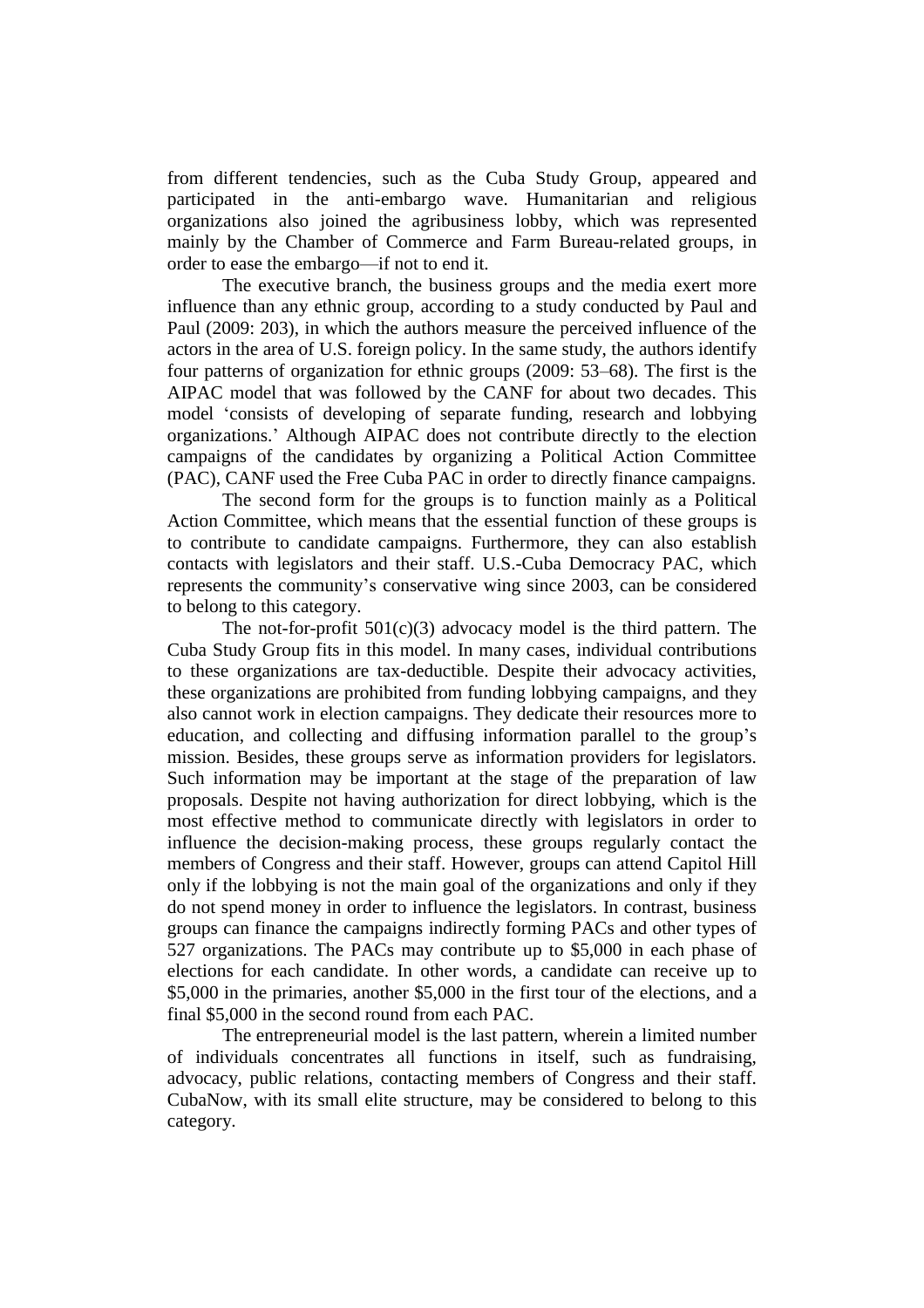Since the defeat of the CANF in the Elián González and TSRA cases in 2000, no other organization could replace it in order to represent all—or most—of the Cuban-American community. This was not only because of their lack of organizational capacity, but also because of the impossibility of uniting the entire community due to its generational and ideological divisions. Despite the appearance of new moderate organizations that seek to influence the decision-making process towards a normalization of relations between the two countries, the Cuban-American conservative core in Congress continues to play a significant role in this process, with the advantage of having a PAC concentrating on the Cuban issue. The U.S.-Cuba Democracy PAC contributed \$214,000 in 2004, \$569,624 in 2006, \$767,500 in 2008, \$471,000 in 2010, \$304,000 in 2012, and \$264,500 in 2014 to federal candidates from both parties. <sup>5</sup> These amounts show a significant drop in contributions of the conservative wing of the Cuban community since 2008. It should be added that even the contributions from pro-Israel PACs—the ethnic lobby with the highest contributions—represented less than 1% of the PAC universe in the 2004 and 2006 election cycles (Paul and Paul 2009: 99). This means that the capacity to influence the decision-making process of the ethnic lobbies including the Cuban-American lobby—through campaign financing has considerable limitations. Moreover, the moderate organizations and the agribusiness lobby—though the latter does not have a focus on the Cuban issue—with the help of many legislators and a President sympathetic to the cause of lifting the embargo are able to counterbalance and somehow overcome the conservative Cuban American lobby. Besides, the foundation of a new Political Action Committee, called the New Cuba PAC, which is seeking to help the campaigns of candidates who oppose the sanctions, might have some effects on the composition of the future Congress.

Finally, the pro-embargo lobby has also lost its base in academia and media. The critical voices on the new policy announced by President Obama on December 2014 were weak among the scholars in American universities. The media, too, played an important role in this process. The new Post-Cold War era, in which different opinions may be discussed more easily, had an impact on the media, which exerts considerable influence on American society and politics. The editorials published by *The New York Times* between October and December 2014 coincided with the announcement of the new policy and served as a preparation of American public opinion for the 'Cuban thaw'. <sup>6</sup> However, not all newspapers supported the Obama administration on the issue. *The Miami Herald* has retained its position of scepticism, while *The Washington Post* and *El Nuevo Herald* opposed the new pro-normalization

<sup>5</sup> See the website of the Center for Responsive Politics: https://www.opensecrets.org/

<sup>6</sup> See the editorials of the NYT which coincided with the new policy towards Cuba: [http://www.nytimes.com/interactive/2014/12/15/opinion/editorial-cuba-new-](http://www.nytimes.com/interactive/2014/12/15/opinion/editorial-cuba-new-start.html?action=click&contentCollection=Opinion&module=RelatedCoverage®ion=Marginalia&pgtype=article)

[start.html?action=click&contentCollection=Opinion&module=RelatedCoverage&region=Mar](http://www.nytimes.com/interactive/2014/12/15/opinion/editorial-cuba-new-start.html?action=click&contentCollection=Opinion&module=RelatedCoverage®ion=Marginalia&pgtype=article) [ginalia&pgtype=article](http://www.nytimes.com/interactive/2014/12/15/opinion/editorial-cuba-new-start.html?action=click&contentCollection=Opinion&module=RelatedCoverage®ion=Marginalia&pgtype=article)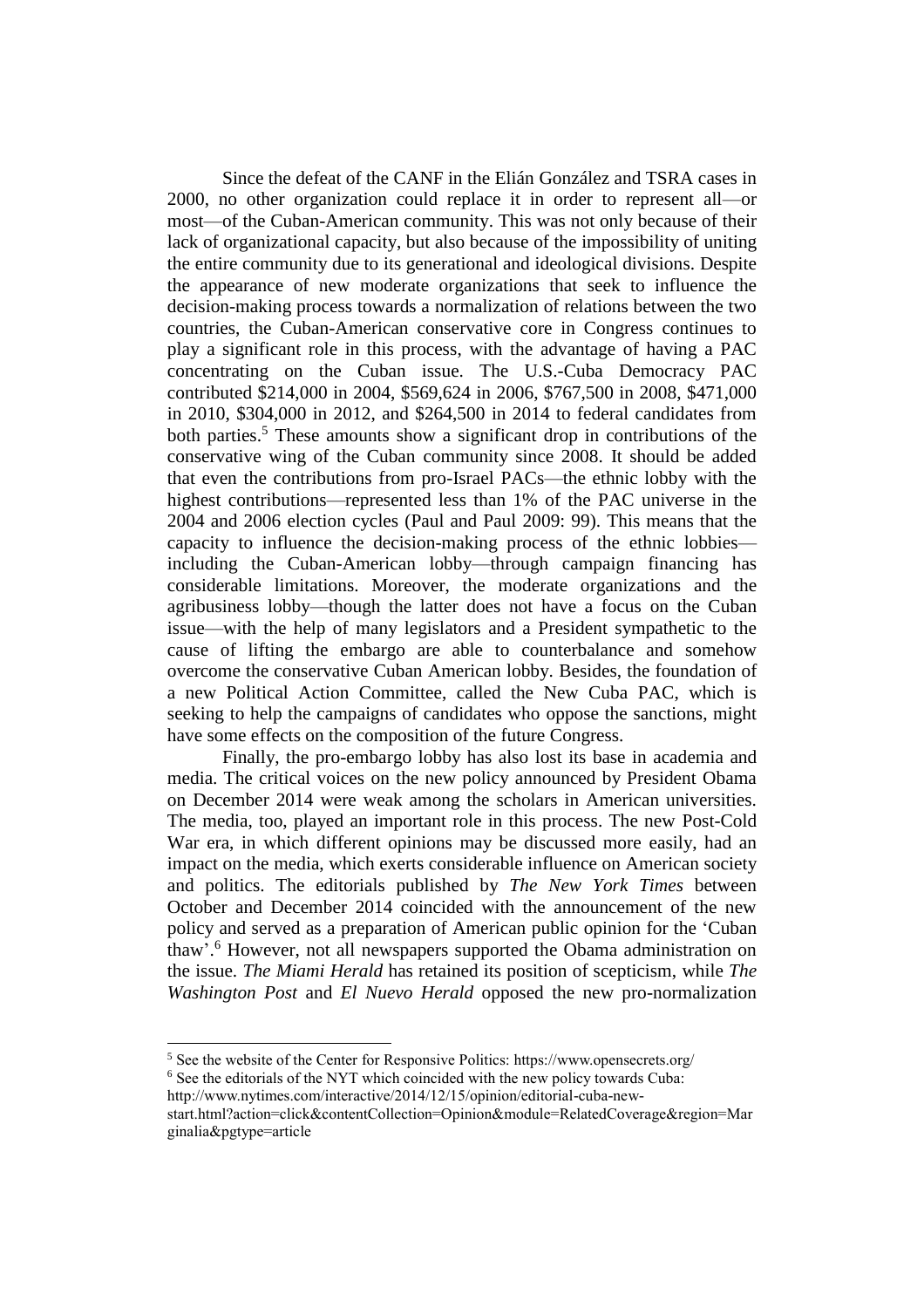policy of the Obama administration.<sup>7</sup>

### **Capitalist Restoration in Cuba**

The passage from capitalism to socialism took nearly ten years following the revolution that took place on the island in 1959. Rodriguez (2013:26-7) explains the changing property relations as follows:

*The most important structural transformations in property ownership took place between 1959 and 1963. The Agrarian Reform Law approved in May 1959 changed the nature of Cuba's economy. It gave about 40% of the arable land to the state and to small farmers. A second Agrarian Reform Law in 1963 eliminated capitalism in Cuban agriculture[…]*

*The result of these changes in property ownership was that by the end of 1960, foreign trade, banking, and wholesale trade were 100% stateowned, while construction and industry were each 85%, transportation was 80%, retail trade was 52%, and agriculture was 37% nationalized. By 1968, all of these branches were entirely state property, except for agriculture, which was about 70% state-owned.*

Despite some small-scale liberal reforms during the 1980s and especially during the Special Period in the early 1990s, the reforms that are taking place since Raul Castro ascended to power have an essential difference with their antecedents. During Fidel Castro's leadership, all the liberalization incentives were reversible, limited and under strict control of the State, even if it is undeniable that those early reforms prepared the legal and social bases for future economic policies. In this sense, the large-scale reforms announced and applied by Raul Castro's administration are considerably loosening the State's role in the economy while provoking the emergence of a new class constituted by hundreds of thousands of people who will become potential opposition members of the government, with the aim of enlarging their property rights and increasing profits. In this paper, we define this process that started in 2006 as the restoration of capitalism in Cuba, and we claim that this new Cuban economic policy is the main factor which makes the normalization of the relations between two countries possible. This is a case similar to the United States' other normalization processes with, for instance, Vietnam and China,

<sup>7</sup> See the editorials of the main journals after the President's declaration on December 2014:

<sup>-</sup> Miami Herald: [http://www.miamiherald.com/opinion/editorials/article4585921.html;](http://www.miamiherald.com/opinion/editorials/article4585921.html)

<sup>-</sup> NY[T http://www.nytimes.com/2014/12/18/opinion/a-new-beginning-with-cuba.html;](http://www.nytimes.com/2014/12/18/opinion/a-new-beginning-with-cuba.html)

<sup>-</sup> Washington Post [https://www.washingtonpost.com/opinions/the-obama-administration-](https://www.washingtonpost.com/opinions/the-obama-administration-extends-the-castro-regime-in-cuba-a-bailout-it-doesnt-deserve/2014/12/17/a25a15d4-860c-11e4-9534-f79a23c40e6c_story.html)

[extends-the-castro-regime-in-cuba-a-bailout-it-doesnt-deserve/2014/12/17/a25a15d4-860c-](https://www.washingtonpost.com/opinions/the-obama-administration-extends-the-castro-regime-in-cuba-a-bailout-it-doesnt-deserve/2014/12/17/a25a15d4-860c-11e4-9534-f79a23c40e6c_story.html)[11e4-9534-f79a23c40e6c\\_story.html](https://www.washingtonpost.com/opinions/the-obama-administration-extends-the-castro-regime-in-cuba-a-bailout-it-doesnt-deserve/2014/12/17/a25a15d4-860c-11e4-9534-f79a23c40e6c_story.html)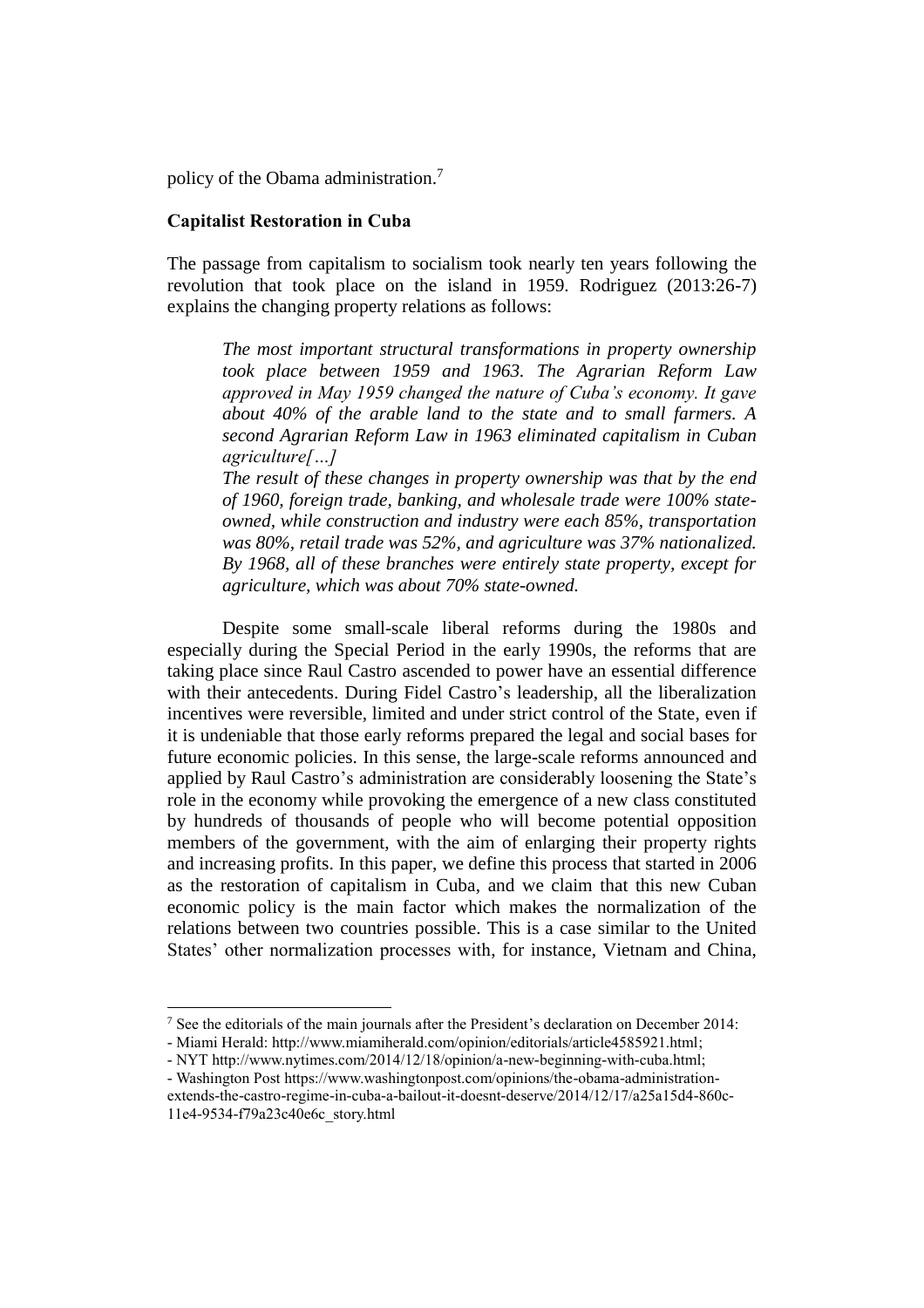especially if the target country does not represent any considerable threat against the United States. 8

As Spadoni (2014: 169-70) describes:

*In November 2010, the government published the lineamientos, which is a comprehensive policy blueprint detailing Cuba's plans for future economic changes that were to be placed for consideration before the Sixth Congress of the CP of Cuba in April 2011. Held in Havana on April 16-19, 2011, the Sixth Congress of the CP of Cuba approved 313 guidelines, paving the way for far-reaching reforms to Cuba's system of economic management. The final document with all ratified proposals and a companion booklet with a summary of the changes from the draft version of november 2010 and the official reasons for those changes were published in may 2011 and widely distributed across the island.*

The restoration is much more evident and advanced in the agricultural sector. While the State is still the biggest land-owner on the island, with ownership of slightly over 6.1 million hectares of the nearly 11 million total hectares (Oficina Nacional de Estadistica, 2015a), the rate of State ownership of agricultural land—especially cultivated land—has increasingly been reduced. As Wong and Dominguez (2013: 282-3) point out, state-owned farm rates have dwindled from 75% in the 1992 to 20.7% in 2010, while the *Cooperativas de Créditos y Servicios* (CCSs) and private farmers' shares have increased from 15% to 33% in the respective years. The rest of the cultivated lands belong to two other cooperative forms—*Unidades Básicas de Producción Cooperativa* (UBPCs) and *Cooperativa de Producción Agropecuaria* (CPAs). The authors adds as follows:

*In 2010, the 2,200 UBPCs farmed 37.5% of the agricultural surface area in Cuba. The entire nonstate agricultural sector – consisting of UBPCs, the roughly four thousand preexisting cooperatives (Credit and Service Cooperatives CCSs and Agricultural Production Cooperatives CPAs) and an increased number of individual farmers –together accounted for 79,3 % of the total area[…]*

<sup>8</sup> The rapprochament between China and the U.S. became possible in the early 1970s due to the Sino-Soviet conflicts in various areas. However the normalization of the diplomatic relations occured in 1979 only one year after the economic reform program announced by the Communist Party of China. On the other hand, the normalization with Vietnam had to wait until the end of the Cold War due to its alliance with the USSR. In 1986, the 6th National Congress of the Communist Party of Vietnam decided to implement a liberal economic reform program and the two countries normalized their diplomatic relations during the Bill Clinton administration in 1995.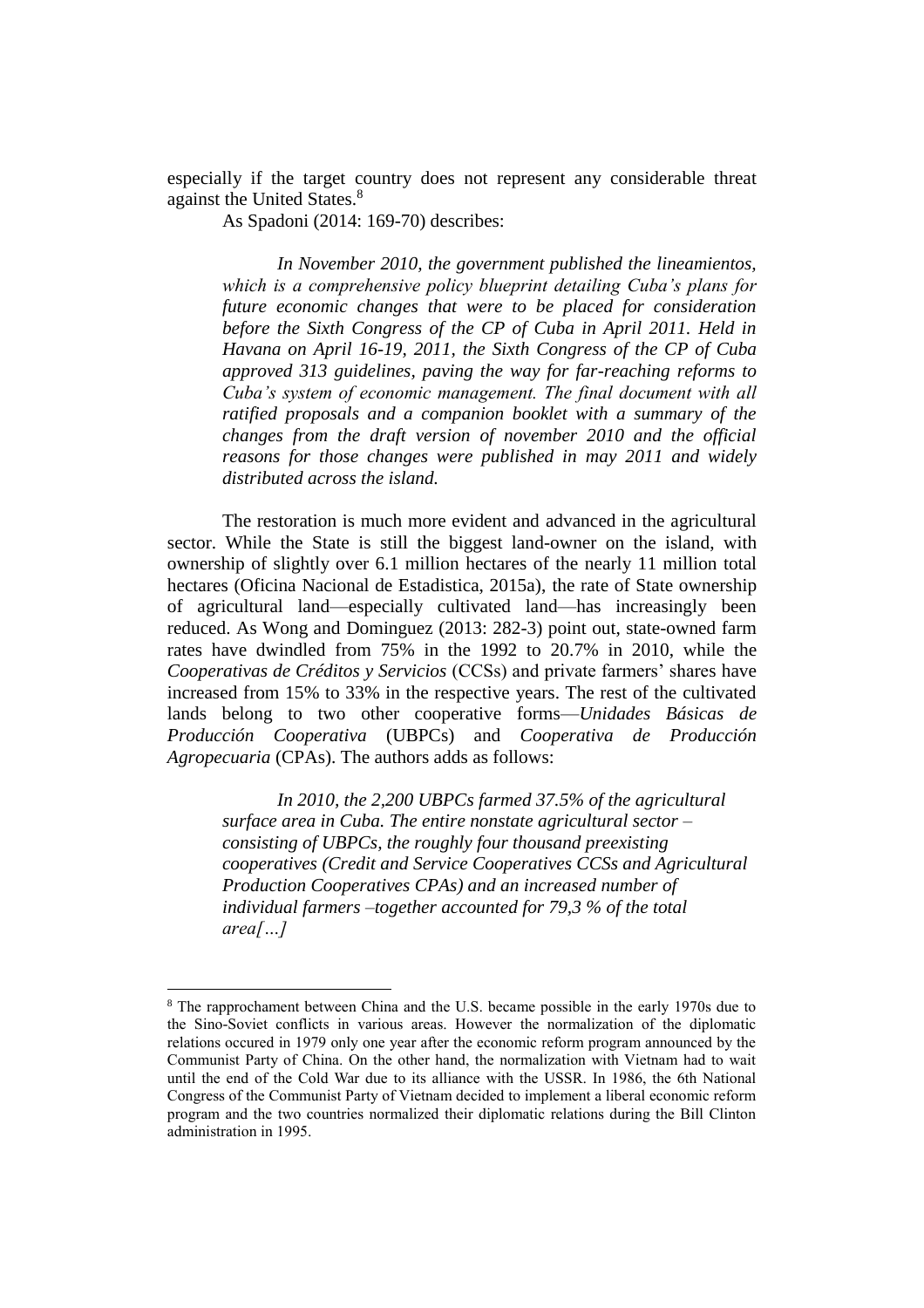*The state is no longer the main actor at the micro-economic level, and economic laws play a more active role in the regulation of production[…]* 

*The Cuban government enacted Decree-Law 259 in mid-2008, which conveys idle farmland in usufruct to individuals or groups who commit to return it to production. By the end of 2010, 1 million hectares have been turned over for cultivation to 108,000 individuals and 2,000 cooperatives.* 

Besides agriculture, the structural reforms include many other sectors of the economy. Albeit not defining the new economic policy as a restoration, but as pragmatic, Mesa-Lago and Pérez-Lopéz (2013:23) resume those reforms as follows:

*de-collectivization; decentralization of decisionmaking; larger role for the budget and its relation with fiscal and monetary policies, with tax reform aimed at increasing government revenues; eradication of voluntary work and of construction brigades because of their inefficiency; gradual elimination of the rationing system and increased role of market prices in resource allocation; expansion of selfemployment to cover 181 occupations, permission for private transportation service providers –including taxis—to operate, and creation of cooperatives in production and services; permission for producers to sell their output directly at free agircultural markets; criticism of egalitarianism, virtual elimination of moral incentives, and predominance of material incentives; and reduction in social expenditures, wihch must be based on economic criteria and availability of fiscal resources.*

Estrada (2014: 27) concedes the risks of the decentralization for a socialist economy, referring to "a strengthened class of entrepreneurs with semi-absolute decision-making powers, which in decentralization in Eastern European ex-socialist models served as a catalyst for capitalist restoration."

Finally, as Ritter (2014:124) notes, "the political and media stigmatization has been reversed." The official negative discourse against the private property disappeared, and, in fact, it started to be incentivized. The Party's official newspaper's transmission (Granma 2016) of Raul Castro's speech in the 7th Congress of the Communist Party is suggestive of how different the administration's attitude towards private entrepreneurship is compared to Fidel Castro's approach to it as a necessary evil. After underlining the importance of the increasing number of people working in the non-state sectors, the First Secretary of the Party, Raul Castro, adds that "the cooperatives, the medium and small businesses are neither anti-social, nor counter-revolutionary." According to the ONE's 2015 report on employment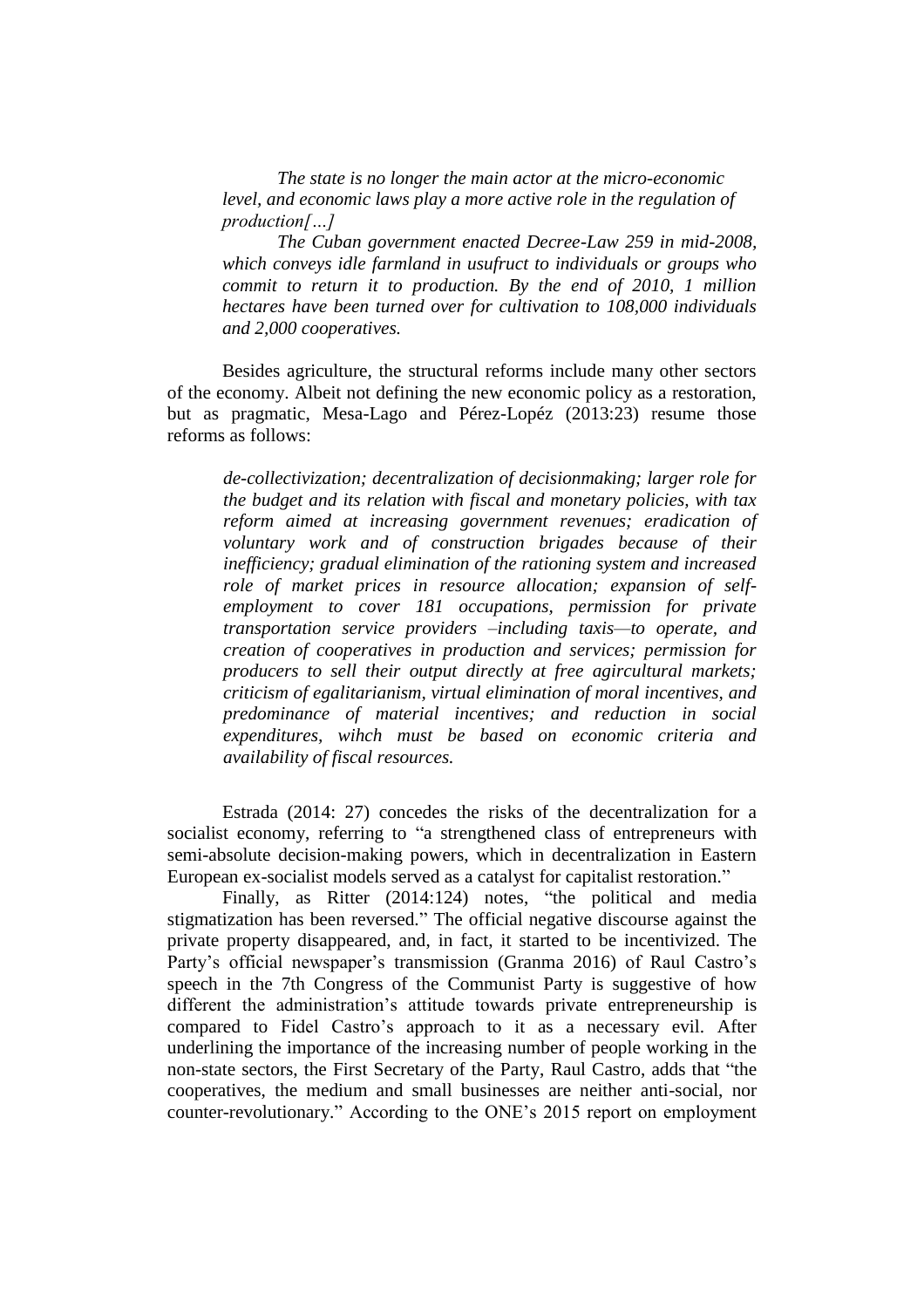and wages in the previous year, the number of the workers employed in cooperatives and the private sector increased by more than 241,000 people since the announcement of the *lineamientos* by the Cuban administration in 2011 (Oficina Nacional de Estadistica, 2015b). The government's intention is to accelerate this trend.

In the light of these structural changes and by observing the tendency of Cuban economic indicators through the years, we assume that the process through which the island is passing should be named 'the restoration of capitalism.' Furthermore, we argue that the restoration is the main condition to normalize relations. The next section will analyse the interaction between the economic factors and the changing interest group politics, which is one of the domestic determinants of U.S. foreign policy along with the legislative and the executive branches.

#### **Interest Groups and Two Tactics on the Cuban Issue**

This study divides American interest groups active on the Cuban issue into two categories in accordance with their tactical policy preferences towards the island. The first tactic—used by the hardliners—is to impose economic sanctions and restrict diplomatic relations as much as possible until the conquest of the political power on the island by the opposition, which is going to return the confiscated properties to their ex-owners—leaders of the conservative Cuban-American lobby—and establish a liberal democratic system. On the other hand, a second tactic—adopted by the moderates—is lifting the sanctions, establishing normal diplomatic relations and increasing the contact between the two societies without demanding an immediate withdrawal of the Castros from power in order to create an internal environment that is going to provoke political change in the island. Not only the advocacy groups, but also other domestic actors of American politics, such as journals, think-tanks, members of the Congress and even the Presidents, come under one of these categories or take a position between these two. Apart from their differences, the components of these two categories share an ultimate objective: to create the best conditions for the superpower's economic expansion. However, this common point does not diminish the importance of their methodological differences, which virtually shape U.S. foreign policy towards Cuba.

As mentioned in the previous sections, with the end of the Cold War, interest groups gained more space and started to influence American foreign policy decision-making process. Even if the Cuban American National Foundation became active during the Cold War period, its successful efforts in the 1980s were not a surprise, when the parallelism between the Reagan administration's strategy towards the socialist countries and CANF's political goals are considered. It should be added that in this period there was no sign from Havana to improve the relations and there was no particular interest by American companies to invest on the island due to the lack of opportunities.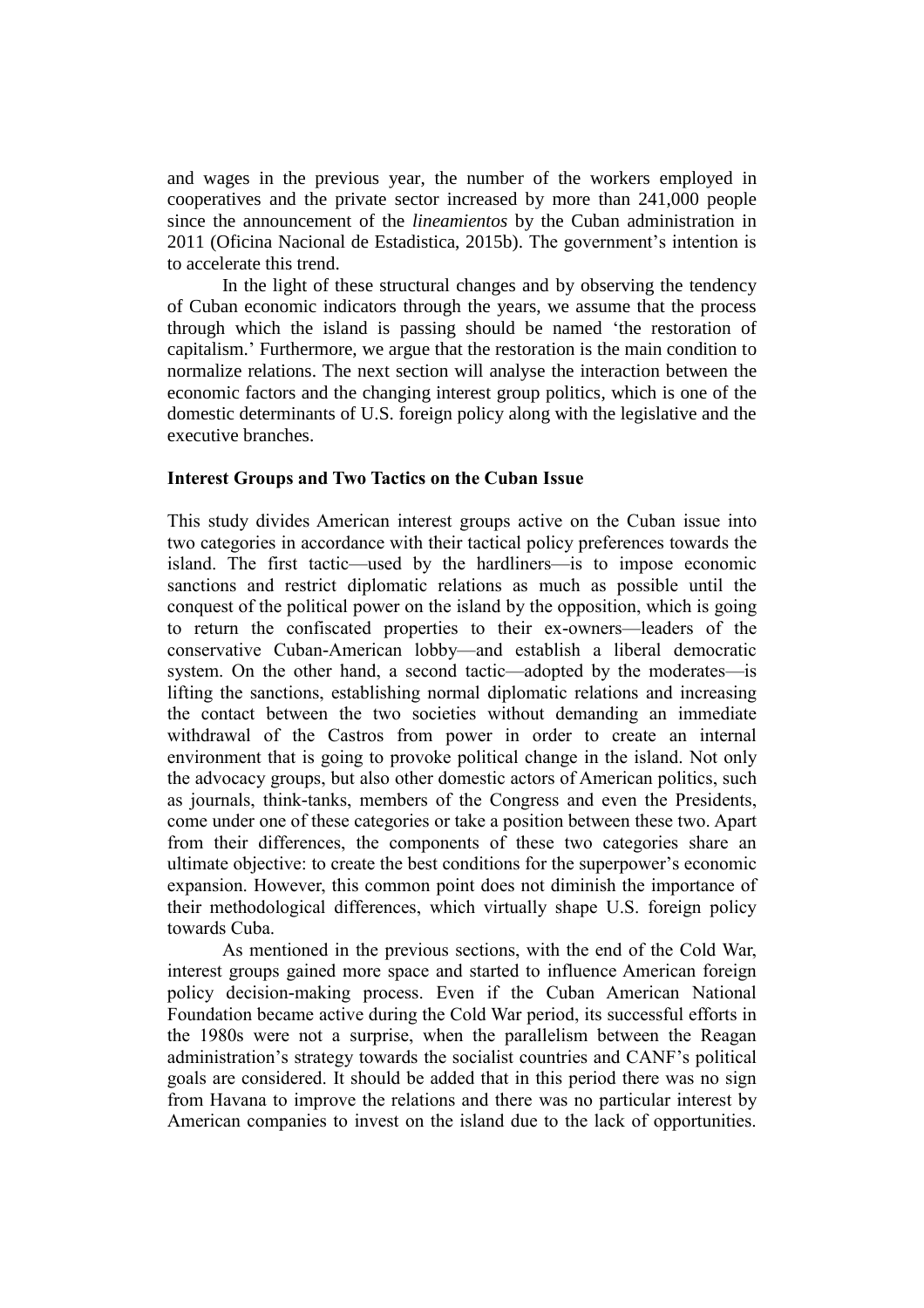The main test for the Foundation that fits into the first category—until its division in the first years of the new century—began when the Communist threat ended in the beginning of the 1990s with the dissolution of the Socialist camp. However, the conservative CANF was still able to represent the Cuban-American community and successfully lobbied for the passage of the 1992 and 1996 laws that restricted the embargo. In the meantime, Cuba's government which was confronting serious economic problems in the country due to its loss of its main economic partners—started to adopt liberal measures in order to surmount its economic difficulties. These reforms contained some serious modifications of Cuban law, with the aim of attracting foreign capital to the island, while opening up new opportunities for foreign companies, including the American business sector. It was in this context that the agribusiness lobby, which saw the possibility of the conquest of the Cuban market by its Canadian and European rivals, started to get interested in the Cuban economy.

The American Farm Bureau Federation and U.S. Chamber of Commerce-related groups started to create lobbying organizations in an alliance with several humanitarian and religious groups and the moderate wing of the Cuban-American community, which started to make its voice heard since the Elián González affair. For instance, the Cuba Study Group—which played an important role in the preparation of the policy change toward Cuba in 2014—explains briefly in its website when and why it was founded.

*The Group was formed in 2000 in the aftermath of the Elián González incident. Realizing that policies based on strategic rather than reflexive considerations were needed, the Group committed to seeking more practical, proactive, and consensual approaches toward Cuba policy.* 

After the George W. Bush administration, which was open to hardliners' influence, the conservative Cuban-American community's unique lobbying organization, U.S.-Cuba Democracy PAC, reduced its activities and expenditures with the arrival of Barack Obama, on whom it had no influence, whereas the moderates formed some influential lobbying organizations such as CubaNow, Engage Cuba Coalition, and New Cuba PAC during Obama's presidency that coincided with the liberal reforms in Cuba. On the Congressional side, these two PACs in conflict focused their efforts on convincing mostly Republican representatives and Senators according to the share of their spending between members of the two parties in 2016.<sup>9</sup> Taking into account the changing context, the conservative lobby's reduced funds, and that its PAC contributed more to Democratic candidates in the 2008 and 2010

<sup>&</sup>lt;sup>9</sup> See the amount of the contributions of the New Cuba PAC to federal candidates:

<https://www.opensecrets.org/pacs/lookup2.php?strID=C00572628> ; and see the contributions of the U.S.-Cuba Democracy PAC:

<https://www.opensecrets.org/pacs/lookup2.php?strID=C00387720>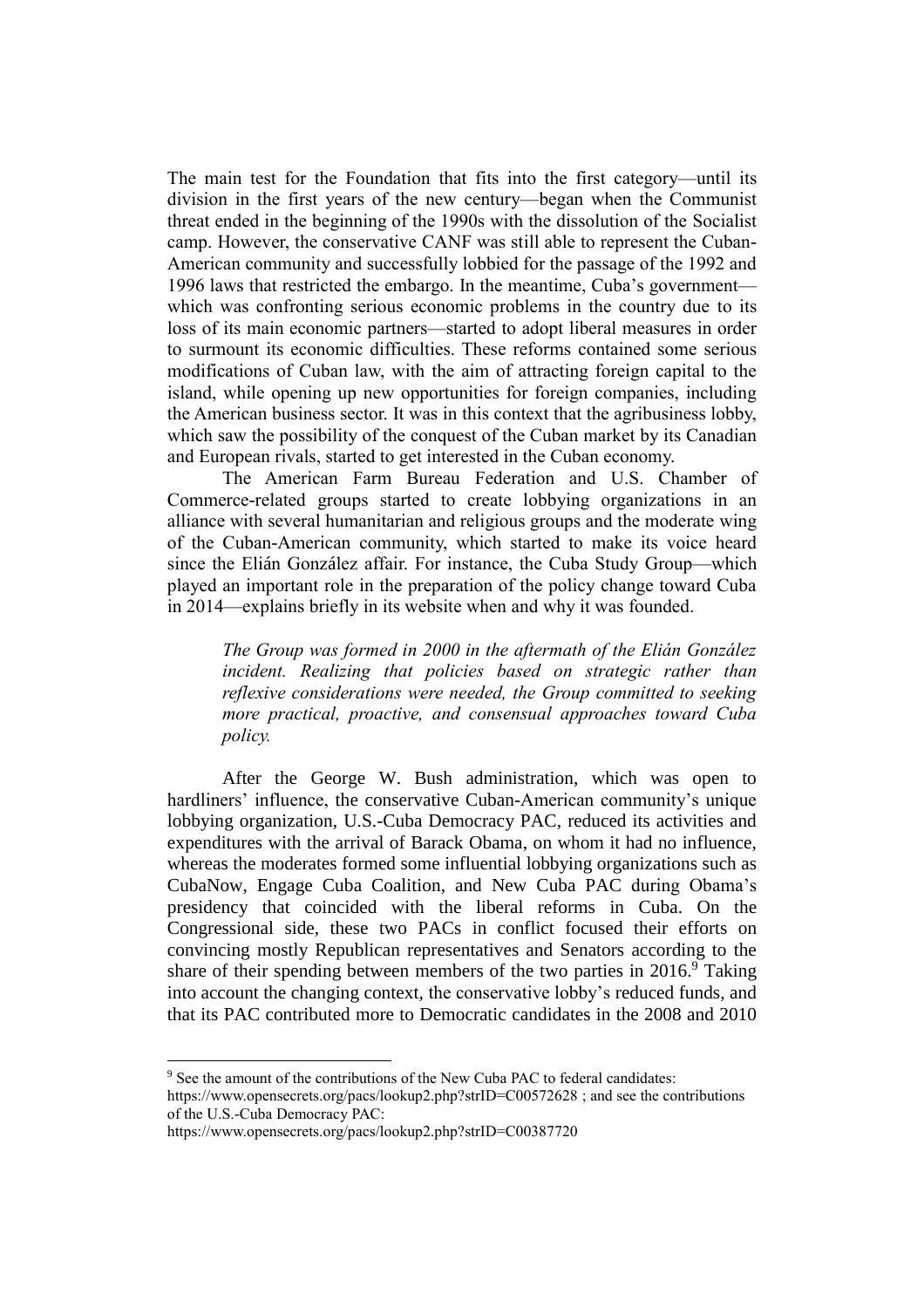election cycles, we may conclude that it passed to the defensive side, seeking at least not to lose its Republican allies since the 2012 election cycle.

Apart from these lobbying organizations, some other advocacy groups deserve to be mentioned, such as the Center For a Free Cuba, Cuban Liberty Council, *Directorio Democrático Cubano* and *Madres y Mujeres Anti-Represión* in the first category; and Washington Office on Latin America, Center for Democracy in the Americas, and Cuba Study Group in the second one. The only organization of considerable significance that does not fit into this division is the Cuban American National Foundation because of its mixed policy positions between the two camps.<sup>10</sup>

In sum, since the turn of the century, the Cuban-American community's members have been divided as their policy preferences have differed towards their country of origin. The hardliners started to get isolated in their efforts to retain the status quo towards Havana as the moderate wing of the community was strengthened as a consequence of this division, and the entry of the agribusiness groups into the scene, with their increasing lobbying efforts since the liberal economic reforms on the island. However, with the presence of a President sympathetic to their cause in office, the conservative lobby succeeded in resisting the pressures that came from the rest of the society during the George W. Bush administration. In the meantime, the arrival of Barack Obama, who had normalization of releations on his agenda with the support of the majority of the Americans for a new policy towards Cuba, created the worst conditions for the hardliners in Washington, D.C. since the beginning of their political activities in the United States. Taking into account the support of a vast majority of the Democratic Congressmen for the new policy, the main advantage for the hardliners is the Republican majority in both chambers of the Congress since the announcement of the new policy.

## **Conclusion**

 $\overline{a}$ 

After the dominance of the executive branch over the formulation of U.S. foreign policy toward Cuba until almost the end of the Cold War, the Cuban-American lobby became the main domestic actor that was able to influence relations between the two countries due to its influence on both executive and legislative branches. On the other hand, the role of the conservative community and its contact with both branches have become much more complex since the end of the 20th century.

Firstly, the Cuban-American community settled in the United States particularly in Miami—has been transformed not only demographically but also ideologically. In other words, the rate of growth of the population of Cuban origin in Miami stopped increasing in the 1990s for the first time since

<sup>&</sup>lt;sup>10</sup> See CANF's declaration following the President Obama's announcement reagarding the new U.S.-Cuba Policy: [http://canf.org/news-item/canf-responds-to-todays-announcement](http://canf.org/news-item/canf-responds-to-todays-announcement-regarding-u-s-cuba-policy/)[regarding-u-s-cuba-policy/](http://canf.org/news-item/canf-responds-to-todays-announcement-regarding-u-s-cuba-policy/)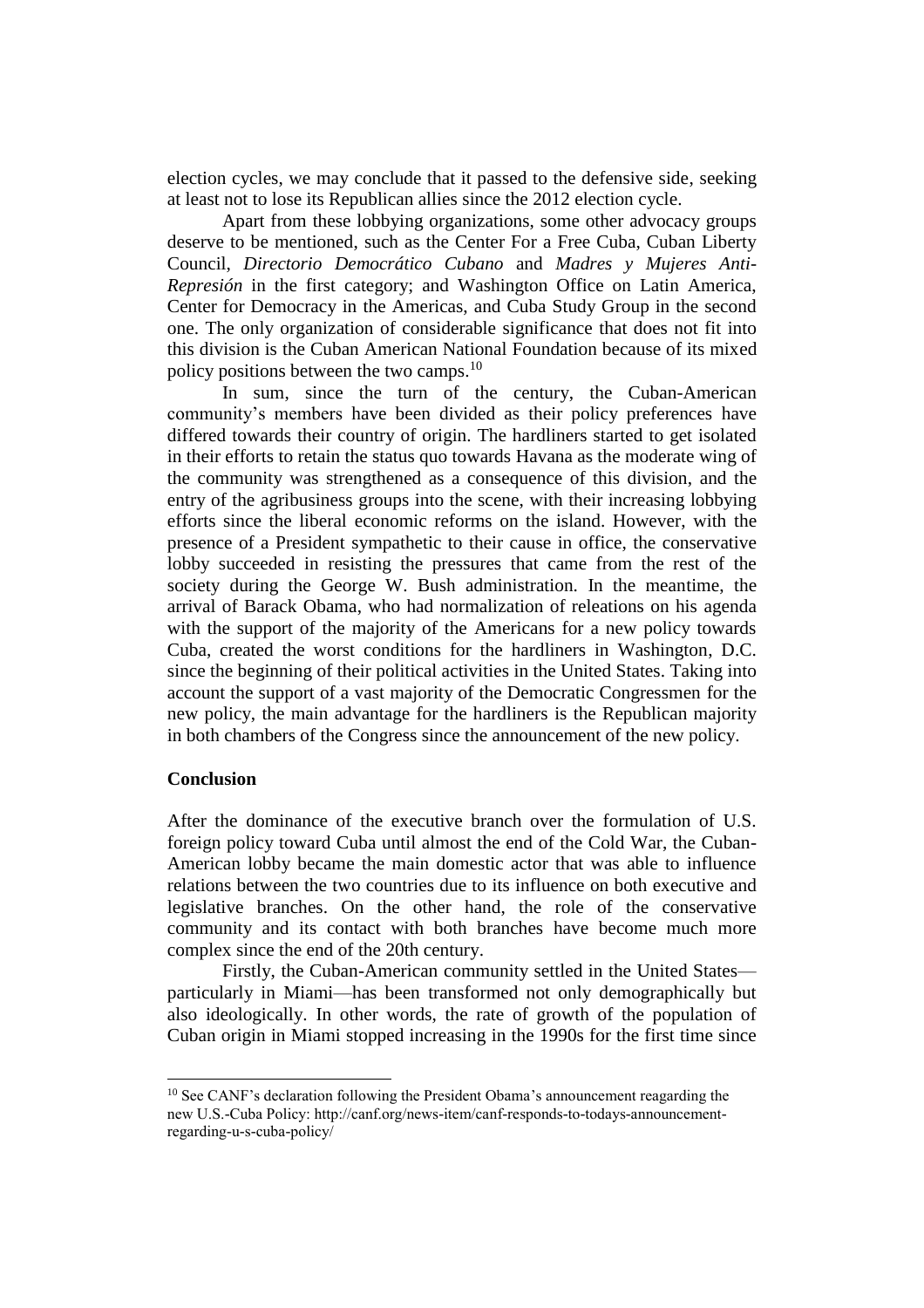the revolution (Eckstein, 2009: 46). In addition, surveys carried out in the same period showed that the proportion of those Cuban-Americans who advocated a change in U.S. foreign policy toward Cuba increased its weight significantly, particularly among the most recent immigrants and younger generations who were born in the United States (Sung-Chang and Grenier 2004:1). Today, the Cuban-American community does not vote for the Republican Party as a block. In the 2012 presidential elections, around 50% of the electors of Cuban origin in Florida voted for Barack Obama who represented the liberal wing of the American business (Lopez and Taylor, 2012).

Secondly, various interest groups—other than the conservative ethnic one—have entered the scene. For instance, the agricultural lobby played a decisive role in the formulation and implementation of the Trade Sanction Reform and Export Enhancement Act, which authorized the sales of some agricultural and medical products to the island in 2000. At the same time, other sectors of American business also began lobbying to soften the embargo in order to increase the trade volume between Washington, D.C. and Havana. These agribusiness groups' activities increased with the Cuban economic reforms, which were initiated following the transfer of power from Fidel Castro to Raul Castro.

In addition to these determinants related to American interest group politics, some international factors deserve to be mentioned, such as the reducing influence of Venezuela in Cuba owing to the economic and political difficulties that this country is trying to overcome, improved relations between Havana and the Vatican, the isolation of the United States in the Hemispheric Summits, and the role of Canada and the European Union. All of these determinants helped to create the appropriate international environment, and the necessary pressure on the U.S. and Cuban governments to improve their relations.

Shortly, the success of the hardliners depend now largely on the Republican strength in the White House and Congress as they lost their capacity of influence on the Democrats, and in this sense, the victory of the Republican Donald Trump could be a last opportunity to implement their agenda. Although the newly elected Republican President Donald Trump has given the signals of being tougher on the Cuban issue such as the appointment of the hardliner Mauricio Claver-Carone to his transition team, the new direction of the relations between Cuba and the U.S. drawn by Obama administration is getting built on a solid base. The irreversible liberal reforms on the island guarantee the need to normalize relations while creating opportunities for American businesses and providing the necessary resources for the new Cuban economy. Even with a Republican majority in the Congress and a Republican administration in the White House, it would be difficult to turn back permanently to the old Cold War policy toward the island. Today, there are sufficient conditions to expect a full normalization of the relations between the two countries in a near future.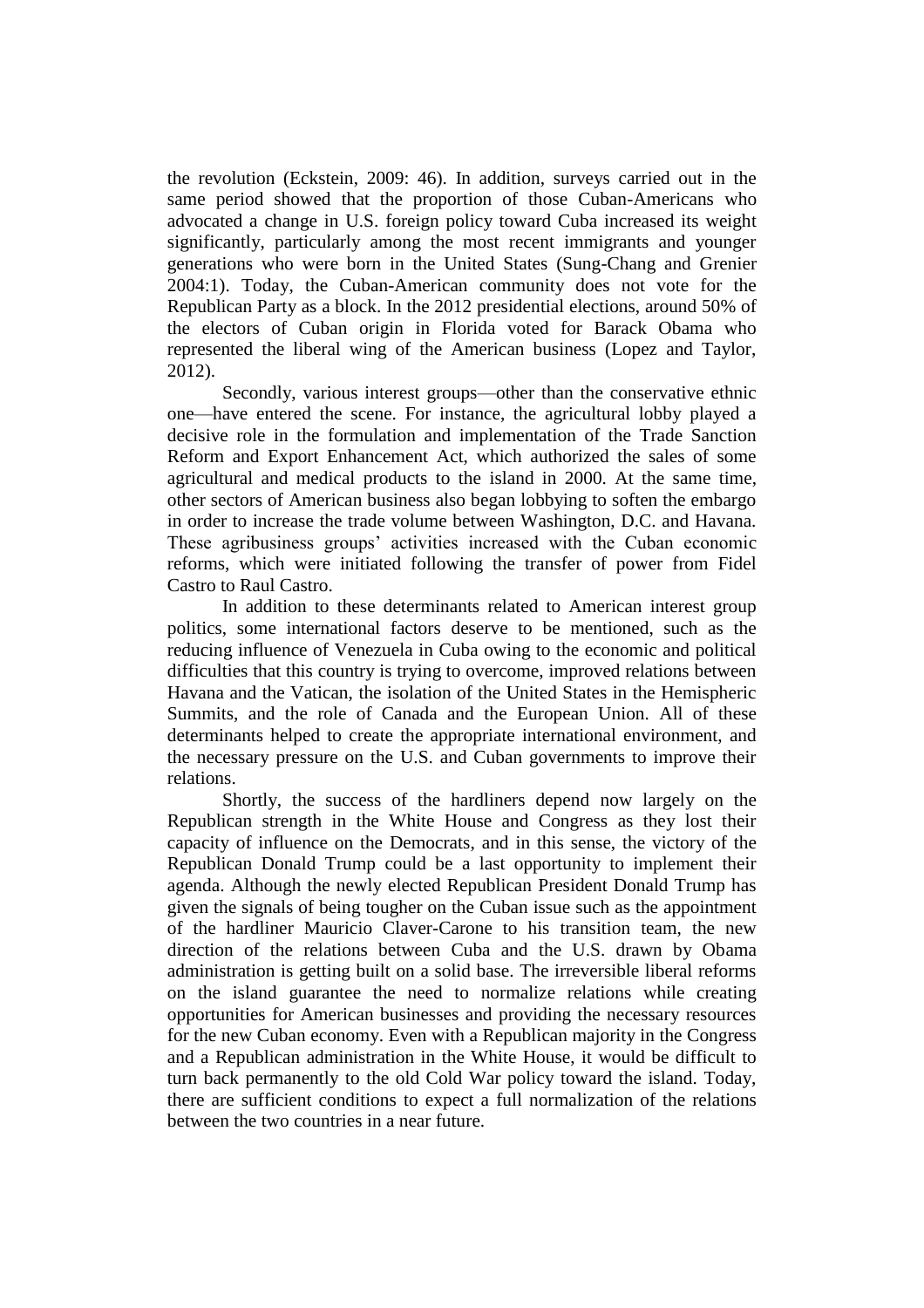#### **References**

Alfonso, Haroldo D. 2012. "Las encrucijadas de la política migratoria cubana", *Nueva Sociedad*, (242):70-81.

Bobes, Velia C. 2012. "Diáspora, ciudadanía y contactos transnacionales", *Nueva Sociedad*, (242):106-122.

Center for Responsive Politics. Retrieved July 14, 2016 from http://www.opensecrets.org/

Dür, Andreas and Dirk De Bièvre. 2007. "The Question of Interest Group Influence", *Journal of Public Policy*, 27 (I): 1-12.

Eckstein, Susan. 2009. *The Immigrant Divide: How Cuban Americans changed the U.S. and their homeland*, New York: Routledge.

Egozcue, Jorge M. S. 2008. "El Conflicto Cuba/Estados Unidos, Nuevas realidades versus viejas recetas: los límites del cambio", *Cahiers des Amériques Latines*, (57/58):57-73.

Estrada, Oscar Fernández. 2014. "The Economic Transformation Process in Cuba After 2011", in Claes Brundenius & Ricardo Torres Pérez (ed.), *No More Free Lunch: Reflections on the Cuban Economic Reform Process and Challenges for Transformation*, Cham: Springer International Publishing: 23- 39.

Granma Redacción Nacional, *Raúl: En Cuba Soberana Continuará La Propiedad Social Sobre Los Medios Fundamentales De Producción*, Granma. Retrieved July 11, 2016 from http://www.granma.cu/septimo-congreso-delpcc/2016-04-16/raul-en-cuba-soberana-continuara-la-propiedad-social-sobrelos-medios-fundamentales-de-produccion-16-04-2016-14-04-50

Haney, Patrick and Walt Vanderbush. 2005. *The Cuban Embargo: The Domestic Politics of an American Foreign Policy*, Pittsburg: University of Pittsburg Press.

Holyoke, Thomas T. 2009. "Interest Group Competition and Coalition Formation", *American Journal of Political Science*, 53 (2): 360-375.

LeoGrande William M. 1998. "From Havana to Miami: U.S. Cuba Policy as a Two-Level Game", *Journal of Interamerican Studies and World Affairs*, 40  $(1): 67-86.$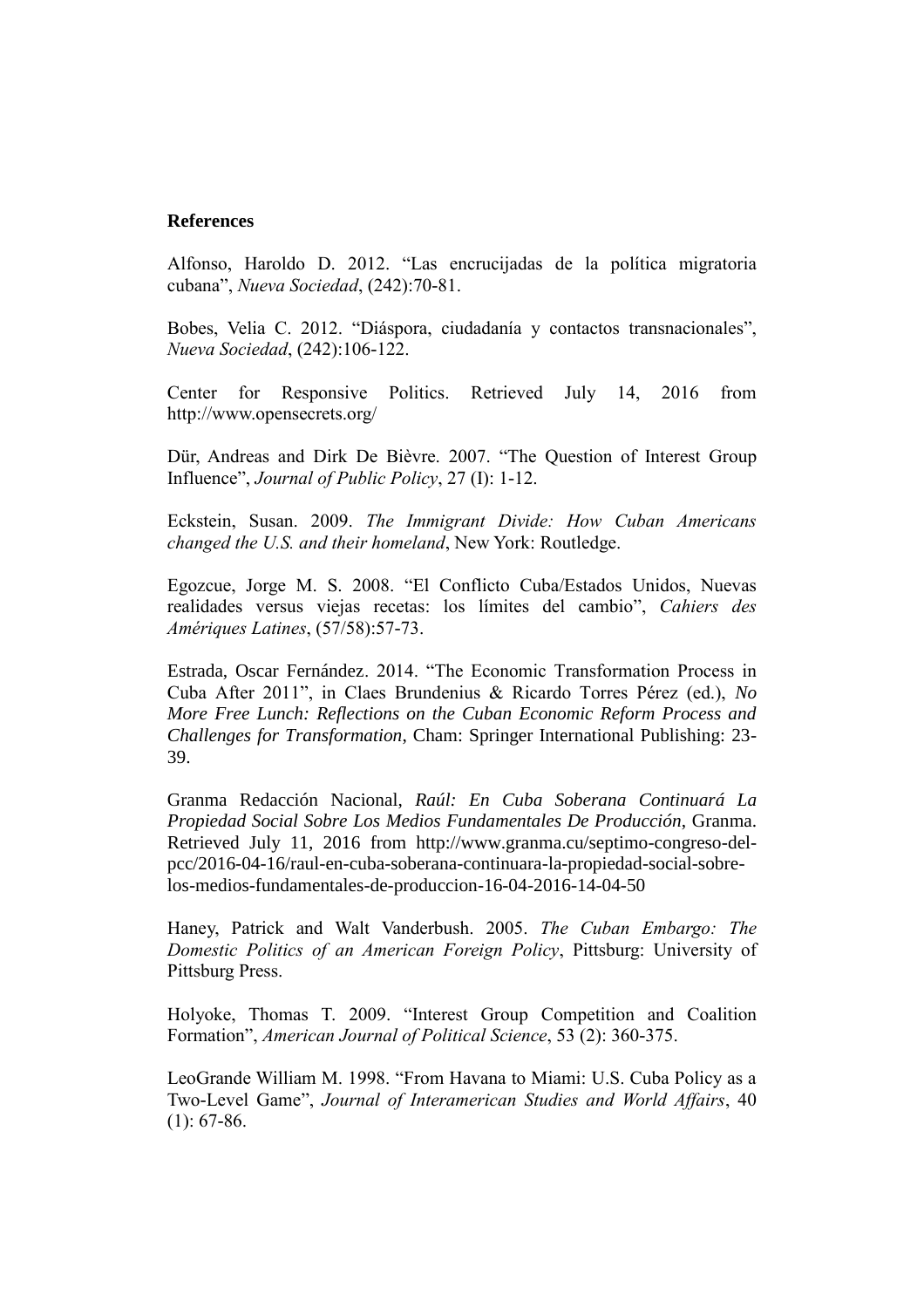Lopez, Mark Hugo and Paul Taylor. 2012. *Latino Voters in the 2012 Election*, Retrieved July 10, 2016, from <http://www.pewhispanic.org/2012/11/07/latino-voters-in-the-2012-election/>

Mearsheimer, John J. and Stephen M. Walt. 2009. *The Israel Lobby and U.S. Foreign Policy*, Istanbul: Küre Yayınları.

Mesa-Lago, Carmelo and Jorge Pérez-López. 2013. *Cuba Under Raúl Castro: Assessing the reforms*, Boulder: Lynne Rienner Publishers.

Milner, Helen V. 1997. *Interests, Institutions, and Information: Domestic Politics and International relations*, New Jersey: Princeton University Press.

Oficina Nacional de Estadistica. 2015a. *Anuario Estadistico de Cuba 2014: Agricultura, Ganaderia, Silvicultura y Pesca*.

Oficina Nacional de Estadistica. 2015b. *Anuario Estadistico de Cuba 2014: Empleo y Salarios*.

Paul, David M. and Rachel Anderson Paul. 2009. *Ethnic Lobbies & U.S. Foreign Policy*, London: Rienner.

Potters, Jan and Randolph Sloof. 1995, "Interest groups: A survey of empirical models that try to assess their influence", *European Journal of Political Economy*, 12: 403-442.

Ritter, Archibald R. M. 2014. "Cuba's Apertura to Small Enterprise", in Claes Brundenius and Ricardo Torres Pérez (ed.), *No More Free Lunch: Reflections on the Cuban Economic Reform Process and Challenges for Transformation*, Cham: Springer International Publishing: Cham:109-127.

Rodríguez, José Luis. 2013. "Fifty Years of Revolution in the Cuban Economy: A Brief Overview", in Al Campbell (ed.) *Cuban Economists on the Cuban Economy*, Gainesville: University Press of Florida: 25-61.

Rubenzer, Trevor and Steven B. Redd. 2010. "Ethnic Minority Groups and U.S. Foreign Policy: Examining Congressional Decision Making and Economic Sanctions", *International Studies Quartetly*, 54: 755-777.

Rytz, Henriette M. 2013. *Ethnic Interest Groups in U.S. Foreign Policy-Making: A Cuban-American Story of Success and Failure*, New York: Palgrave Macmillan.

Spadoni, Paolo. 2014. *Cuba`s Socialist Economy Today: Navigating*